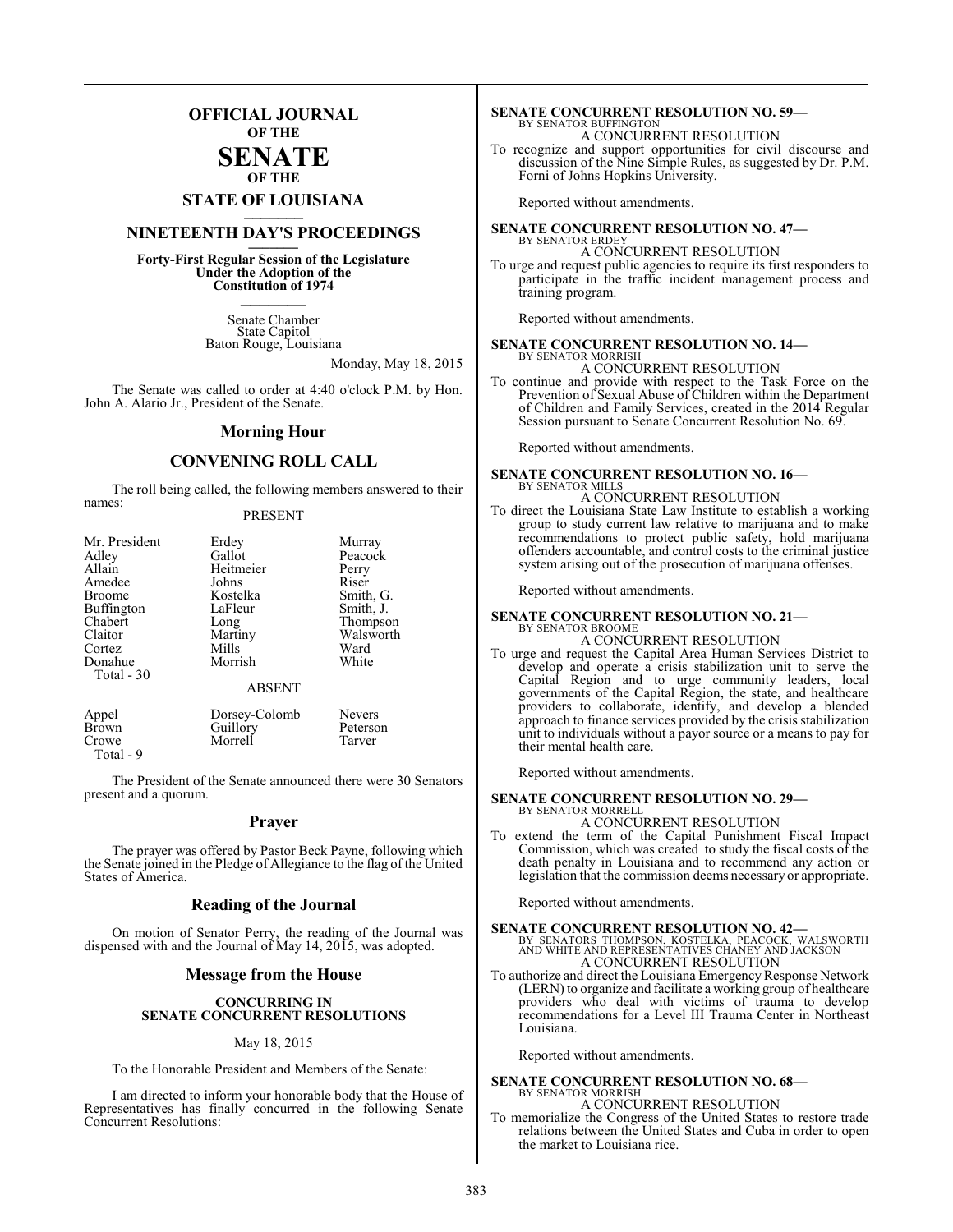# **Page 2 SENATE 19th DAY'S PROCEEDINGS**

May 18, 2015

Reported without amendments.

**SENATE CONCURRENT RESOLUTION NO. 96—** BY SENATOR JOHNS AND REPRESENTATIVE DANAHAY A CONCURRENT RESOLUTION To express the sincere condolences of the Legislature of Louisiana upon the death of Charlie "Pappy" Hillebrandt.

Reported without amendments.

**SENATE CONCURRENT RESOLUTION NO. 97—** BY SENATOR LONG AND REPRESENTATIVE HOWARD A CONCURRENT RESOLUTION To commend the Florien High School Lady Blackcats softball team for winning its third consecutive state championship.

Reported without amendments.

**SENATE CONCURRENT RESOLUTION NO. 98—**<br>BY SENATORS CORTEZ, ALLAIN, GUILLORY, LAFLEUR, MILLS,<br>MORRISH AND PERRY AND REPRESENTATIVE STUART BISHOP A CONCURRENT RESOLUTION

To commend posthumously law enforcement officers from the Acadiana region who died or were slain in the line of duty.

Reported without amendments.

Respectfully submitted, ALFRED W. SPEER Clerk of the House of Representatives

### **Privilege Report of the Legislative Bureau**

May 18, 2015

To the President and Members of the Senate:

I am directed by your Legislative Bureau to submit the following report:

The following instruments are approved as to construction and duplication. We advise and suggest the following amendments:

### **HOUSE BILL NO. 79—**

BY REPRESENTATIVE BURFORD AN ACT

To amend and reenact R.S. 40:4.9(D), relative to certain foods prepared in the home for sale; to provide relative to requirements for preparers of food in the home for sale; to exempt sellers of home-produced raw honey from a food labeling requirement; to provide relative to registration by certain sellers for the collection of local sales and use taxes; and to provide for related matters.

Reported without amendments.

#### **HOUSE BILL NO. 177—** BY REPRESENTATIVE WHITNEY

AN ACT

To amend and reenact R.S. 28:451.2(2) and (15)(introductory paragraph), 451.3(A) and (C) through (G), 451.4(B), and  $455.\overline{2}$ (B), to enact R.S. 28:915(B)(9), and to repeal R.S. 28:451.2(23), relative to implementation of the Developmental DisabilityLaw; to provide for responsibilities of human services authorities and districts within the developmental disabilities services system; to provide for functions of advisory committees of human services authorities and districts; to delete outdated references to regional offices and state developmental centers of the office for citizens with developmental disabilities within the Department of Health and Hospitals; and to provide for related matters.

Reported without amendments.

#### **HOUSE BILL NO. 184—**

BY REPRESENTATIVE HUVAL AN ACT

To amend and reenact R.S. 22:1551(C)(1), relative to renewal of an insurance producer license; to provide for an exemption from examination for renewal of a resident producer license when application is made within two years of the date of expiration of the previous license; and to provide for related matters.

Reported without amendments.

**HOUSE BILL NO. 210—** BY REPRESENTATIVES MORENO AND WILLMOTT AN ACT

To enact R.S. 40:978.2, relative to the treatment for overdose of controlled dangerous substances; to require pharmacists to dispense naloxone; to limit liability for prescribing or dispensing naloxone; to authorize the receipt and administration of a naloxone prescription by a third party; to limit liability for the administration of naloxone by a third party; to provide for definitions; and to provide for related matters.

Reported without amendments.

**HOUSE BILL NO. 214—** BY REPRESENTATIVE PIERRE

AN ACT

To amend and reenact R.S. 22:46(introductory paragraph) and (17), 432, 434, 438(A)(introductory paragraph) and (2) and (B), 446, 1456(B)(2), and 1661(6) and to enact R.S. 22:46(17.1),  $435(B)(3)$ , and  $436.1$ , relative to the creation of domestic surplus line insurers; to provide for the creation of domestic surplus lines insurers; to provide for definitions; to provide for regulation of domestic surplus lines insurers by the commissioner of insurance; to provide for exemptions from form and rate filing for domestic surplus lines insurers; and to provide for related matters.

Reported with amendments.

#### **LEGISLATIVE BUREAU AMENDMENTS**

Amendments proposed by Legislative Bureau to Reengrossed House Bill No. 214 by Representative Pierre

#### AMENDMENT NO. 1

On page 3, line 14, following "3" and before "relative" insert "of this Title"

AMENDMENT NO. 2

On page 3, line 15, following "4" and before "relative" insert "of this Title"

#### AMENDMENT NO. 3

On page 3, line 19, following "10" and before "relative" insert "of this Title"

# **HOUSE BILL NO. 215—** BY REPRESENTATIVE LEBAS

AN ACT

To amend and reenact R.S. 22:2195, relative to the authority of the commissioner of insurance; to provide relative to a notice of wrongful conduct; to provide for the contents of the notice, including informing the person of the opportunity to show cause as to why regulatory action should not be taken; and to provide for related matters.

Reported without amendments.

### **HOUSE BILL NO. 221—** BY REPRESENTATIVE HALL

AN ACT

To amend and reenact R.S. 22:439(A) and (B), relative to reporting requirements for the surplus lines insurance tax; to specify which surplus lines brokers shall file which type of report with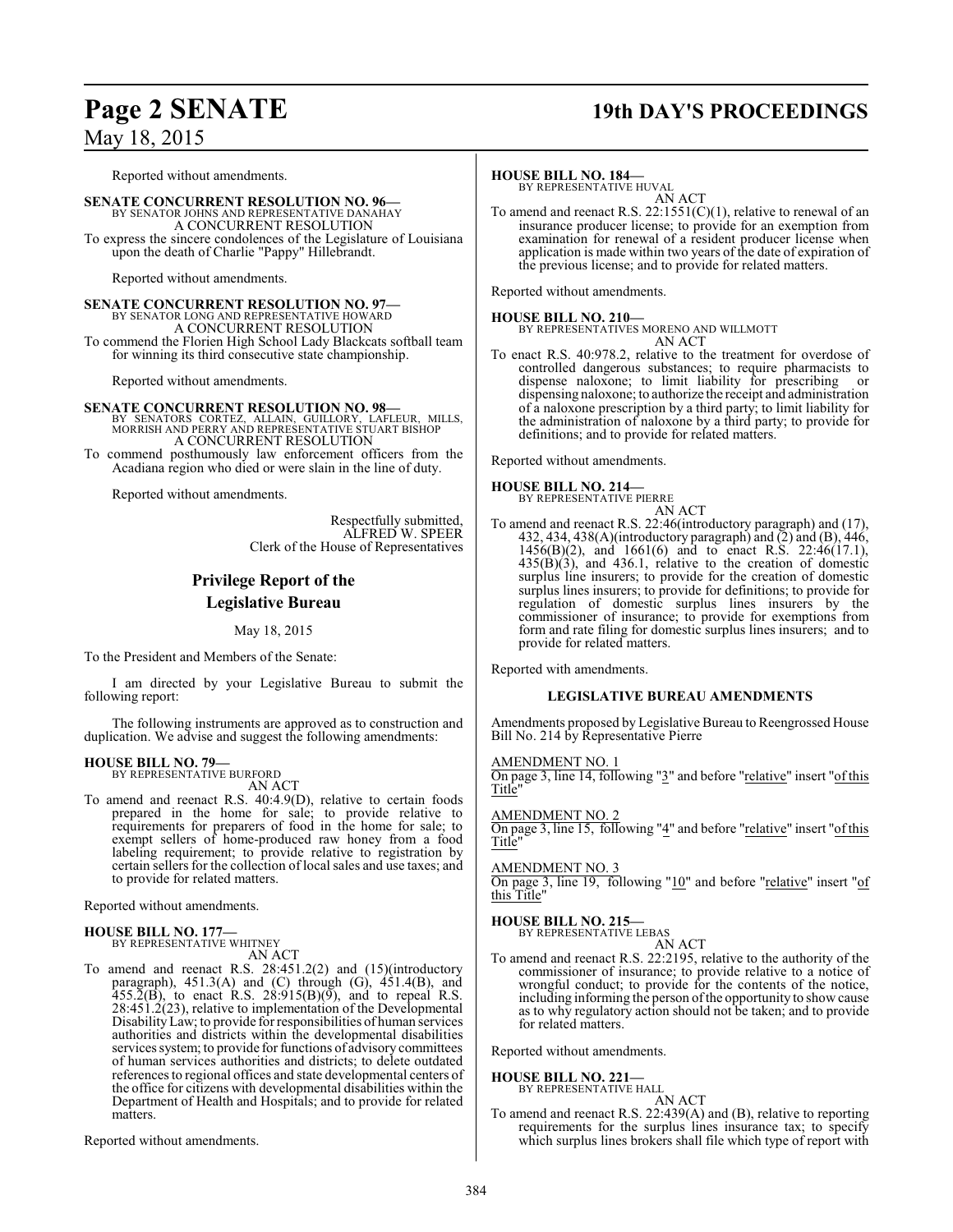# **19th DAY'S PROCEEDINGS Page 3 SENATE**

# May 18, 2015

the commissioner of insurance; and to provide for related matters.

Reported without amendments.

#### **HOUSE BILL NO. 257—**

BY REPRESENTATIVE SEABAUGH AN ACT

To amend and reenact R.S. 22:1009(A)(introductory paragraph), (5), and (7) and to enact R.S.  $22:1009(B)(5)$  and  $(6)$ , relative to healthcare provider credentialing; to specify that licensed dentists are healthcare providers and dental benefit plans are health insurance issuers for purposes of credentialing; to prohibit requiring recredentialing for additional practice locations; and to provide for related matters.

Reported without amendments.

#### **HOUSE BILL NO. 270—**

BY REPRESENTATIVE ARMES AN ACT

To amend and reenact R.S. 46:460.51(introductory paragraph) and the heading of Subpart B of Part XIII of Chapter 3 of Title 46 of the Louisiana Revised Statutes of 1950, and to enact R.S. 46:442 and 460.70, relative to the medical assistance program of this state, known also as Medicaid; to prescribe duties of the Department of Health and Hospitals in administering the Medicaid program; to provide relative to Medicaid managed care organizations; to provide relative to provider claims for certain health services; and to provide for related matters.

Reported without amendments.

# **HOUSE BILL NO. 304—** BY REPRESENTATIVES HALL AND LEBAS

AN ACT To amend and reenact R.S. 40:1007(A) and (G), relative to prescription monitoring; to share prescription monitoring program information with equivalent programs in other states; to provide for the security of personal information; and to provide for related matters.

Reported without amendments.

# **HOUSE BILL NO. 357—** BY REPRESENTATIVE RITCHIE

AN ACT To amend and reenact R.S.  $6:333(F)(14)$  and  $(18)$ , R.S. 46:236.1.4(A) and (C), and R.S. 47:1677(A) and (F)(2), relative to financial disclosure authorizations; to require banks or their subsidiaries or affiliates to disclose certain information; to authorize financial institutions to provide certain information of joint account holders to the Department of Revenue; to authorize financial institutionsto provide certain information of joint account holders to the Department of Children and Family Services; to provide for the payment of the reimbursement fee received by financial institutions conducting data match; to provide relative to the participation fee payment from the Department of Revenue; and to provide for related matters.

Reported with amendments.

#### **LEGISLATIVE BUREAU AMENDMENTS**

Amendments proposed by Legislative Bureau to Engrossed House Bill No. 357 by Representative Ritchie

#### AMENDMENT NO. 1

In Senate Committee Amendment No. 4 proposed by the Senate Committee on Commerce, Consumer Protection and International Affairs and adopted by the Senate on May 14, 2015, on page 1, line 24, change "R.S. 46:236.4.1" to "R.S. 46:236.1.4"

#### **HOUSE BILL NO. 381—**

BY REPRESENTATIVES JACKSON AND SIMON AN ACT

To enact R.S. 40:2154(18), relative to behavioral health services rendered to specialty courts; to exempt from licensure requirements providers furnishing behavioral health services to certain specialty courts; to provide for an effective date; and to provide for related matters.

Reported without amendments.

# **HOUSE BILL NO. 394—** BY REPRESENTATIVE MILLER

AN ACT To amend and reenact R.S. 12:204(B)(introductory paragraph), 204.1(A), 303(A), 1306(A)(3) and (4), and 1307(B)(2) and R.S. 51:213(B)(2), to enact R.S. 9:3401(C) and R.S. 12:1-  $401(A)(3)(e)$ , 204(G), and 1306(A)(5), and to repeal R.S.  $12:1307(B)(3)$ , relative to names of business entities, trade names, trademarks, and service marks; to provide an application process to specify partnership and nonprofit corporate names with the secretary of state; to provide for a reservation period of the specified name; to provide for the right to transfer specified partnership and nonprofit corporate names; to amend the reservation period for specified names of limited liability companies; to prohibit the inclusion of certain language in the names of business entities generally; to include partnerships as a business entity for which names are required to be distinguishable; to amend the reservation period for specified trade names, trademarks, or service marks; to repeal the assessed fee relative to reserving a trade name, trademark, or service mark; to provide for technical corrections; and to provide for related matters.

Reported without amendments.

**HOUSE BILL NO. 468—** BY REPRESENTATIVE NANCY LANDRY

AN ACT To amend and reenact R.S. 9:3893(A)(2)(b), relative to duties of real estate licensees representing clients; to eliminate the option of clients to waive a duty imposed on licensees; and to provide for related matters.

Reported without amendments.

#### **HOUSE BILL NO. 491—**

BY REPRESENTATIVE WILLMOTT

AN ACT To amend and reenact R.S. 37:761(A)(l), relative to qualifications of applicants for a dental license; to allow persons with valid and current legal authority to reside and work in the United States to apply for a dental license; and to provide for related matters.

Reported without amendments.

# **HOUSE BILL NO. 554—** BY REPRESENTATIVE RITCHIE

- AN ACT
- To amend and reenact R.S. 37:831(introductory paragraph) and (10) and  $(44)$  and  $842(F)(1)$  through  $(3)$ , relative to state licensed embalmers and funeral directors; to provide for definitions relative to branch and funeral establishments; to provide for authorized embalming performed by supervised registered interns; to require a minimum number of caskets in display rooms of funeral establishments; to provide with respect to funeral establishment management; and to provide for related matters.

Reported without amendments.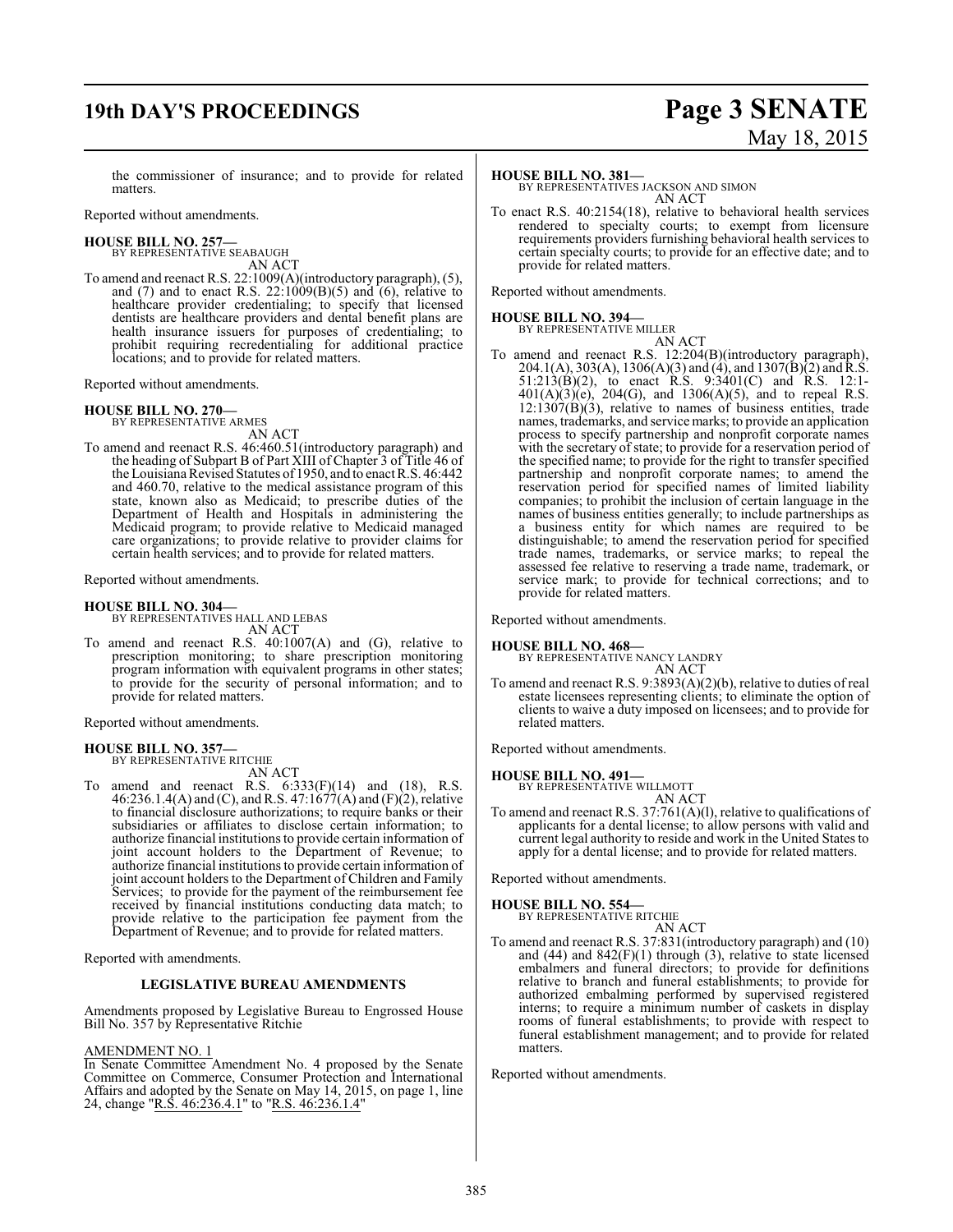### May 18, 2015

#### **HOUSE BILL NO. 572—**

BY REPRESENTATIVE ARNOLD AN ACT

To amend and reenact the heading of Part II of Chapter 6 of Title 34 of the Louisiana Revised Statutes of 1950, R.S. 34:1041, 1042(A), 1044 through 1046, and 1048, relative to steamship pilots; to provide for appointments relative to new examiners and commissioned steamship pilots; to provide for qualifications relative to steamship pilots; to provide for pilotage fees; to repeal obsolete statutory provisions; and to provide for related matters.

Reported without amendments.

### **HOUSE BILL NO. 592—**

BY REPRESENTATIVE RITCHIE AN ACT

To amend and reenact R.S. 8:70, 73, 75(A) and (B), 78, 201, 403,  $456(A)$ ,  $461(A)$  (introductory paragraph) and  $(2)$  and  $(B)$ ,  $462$ , 466, 506(B), and 606(A) and to enact R.S. 8:705.1, relative to cemetery authorities; to increase certain regulatory, application, and examination fees established by the Louisiana Cemetery Board; to authorize the board to impose certain fines; to provide for exempt certificates of authority; to provide for fees relative to renewal of exempt certificates of authority; to clarify provisions relative to corporate entities engaged in cemetery business; to provide relative to required content of annual reports of trustees and cemetery authorities; to provide for application requirements and fees relative to sales of cemetery space, rights of use, or interment in cemetery structures and gardens; to provide for exemptions; to provide for technical corrections; and to provide for related matters.

Reported with amendments.

#### **LEGISLATIVE BUREAU AMENDMENTS**

Amendments proposed by Legislative Bureau to Reengrossed House Bill No. 592 by Representative Ritchie

AMENDMENT NO. 1

On page 2, line 29, following "to" and before "suspension" change "such" to "the"

AMENDMENT NO. 2

On page 4, line 1, following "April" and before "of" change "1" to "first"

AMENDMENT NO. 3 On page 4, line 8, following "April" and before "of" change "1" to "first"

AMENDMENT NO. 4 On page 4, line 8, following "shall" and before "the" change "affect"

to "effect"

AMENDMENT NO. 5 On page 4, line 11, following "April" and before "of" change "1" to

"first"

AMENDMENT NO. 6

On page 4, line 14, following "April" and before "of" change "1" to "first"

AMENDMENT NO. 7 On page 4, line 18, following "authority," and before the end of the line change "such" to "the"

AMENDMENT NO. 8

On page 4, line 26, following "cemetery." and before the end of the line change "Such" to "The"

AMENDMENT NO. 9 On page 5, line 9, following "Title," and before "the" delete "then"

### **Page 4 SENATE 19th DAY'S PROCEEDINGS**

#### **HOUSE BILL NO. 666—**

BY REPRESENTATIVE REYNOLDS AN ACT

To amend and reenact R.S. 6:213(B), 291(D) and (E), 705(C)(2), 786(D), and 1191(C) and to enact R.S.  $6:213(\text{C})$ , relative to banking regulations; to provide relative to articles of banking regulations; to provide incorporation; to allow and restrict authorizing reversion of ownership interests; to allow and restrict limited liability; and to provide for related matters.

Reported without amendments.

Respectfully submitted, DANIEL R. MARTINY Chairman

### **Adoption of Legislative Bureau Report**

On motion of Senator Martiny, the Legislative Bureau amendments were adopted and the Bills and Joint Resolutions were read by title and passed to a third reading.

### **Introduction of Senate Resolutions**

#### **SENATE RESOLUTION NO. 120—** BY SENATOR BROOME

A RESOLUTION

To request the Senate Committee on Local and Municipal Affairs to study and make recommendations regarding how to establish recurring funding for the Louisiana Housing Trust Fund.

The resolution was read by title and placed on the Calendar for a second reading.

#### **SENATE RESOLUTION NO. 121—** BY SENATOR WALSWORTH

A RESOLUTION

To commend and congratulate Ethan Laine Coker of Haynesville High School in Claiborne Parish for being named Louisiana's Middle/Junior High School Student of the Year.

The resolution was read by title and placed on the Calendar for a second reading.

#### **SENATE RESOLUTION NO. 122—** BY SENATOR JOHNS

A RESOLUTION

To commend and congratulate William Sommers, Director of the Calcasieu Parish Office of Juvenile Justice Services, on being the recipient of the Don E. Wydra Memorial Award for making an extraordinarycontribution to juvenile justice and delinquency prevention.

The resolution was read by title and placed on the Calendar for a second reading.

#### **SENATE RESOLUTION NO. 123—** BY SENATOR ERDEY

A RESOLUTION

To urge and request the Department of Transportation and Development to convert the inside shoulder of Interstate 12 between the interchange of Interstate 10 and Interstate 12 in East Baton Rouge Parish and its interchange at Louisiana Highway 447 (Exit 15) near Walker, Louisiana, in Livingston Parish, to a travel lane.

The resolution was read by title and placed on the Calendar for a second reading.

#### **SENATE RESOLUTION NO. 124—**

#### BY SENATOR HEITMEIER A RESOLUTION

To express the sincere condolences of the Senate of the Legislature of Louisiana upon the death of Rebecca "Becky" Underwood Brechtel, wife, mother, grandmother, educator, devout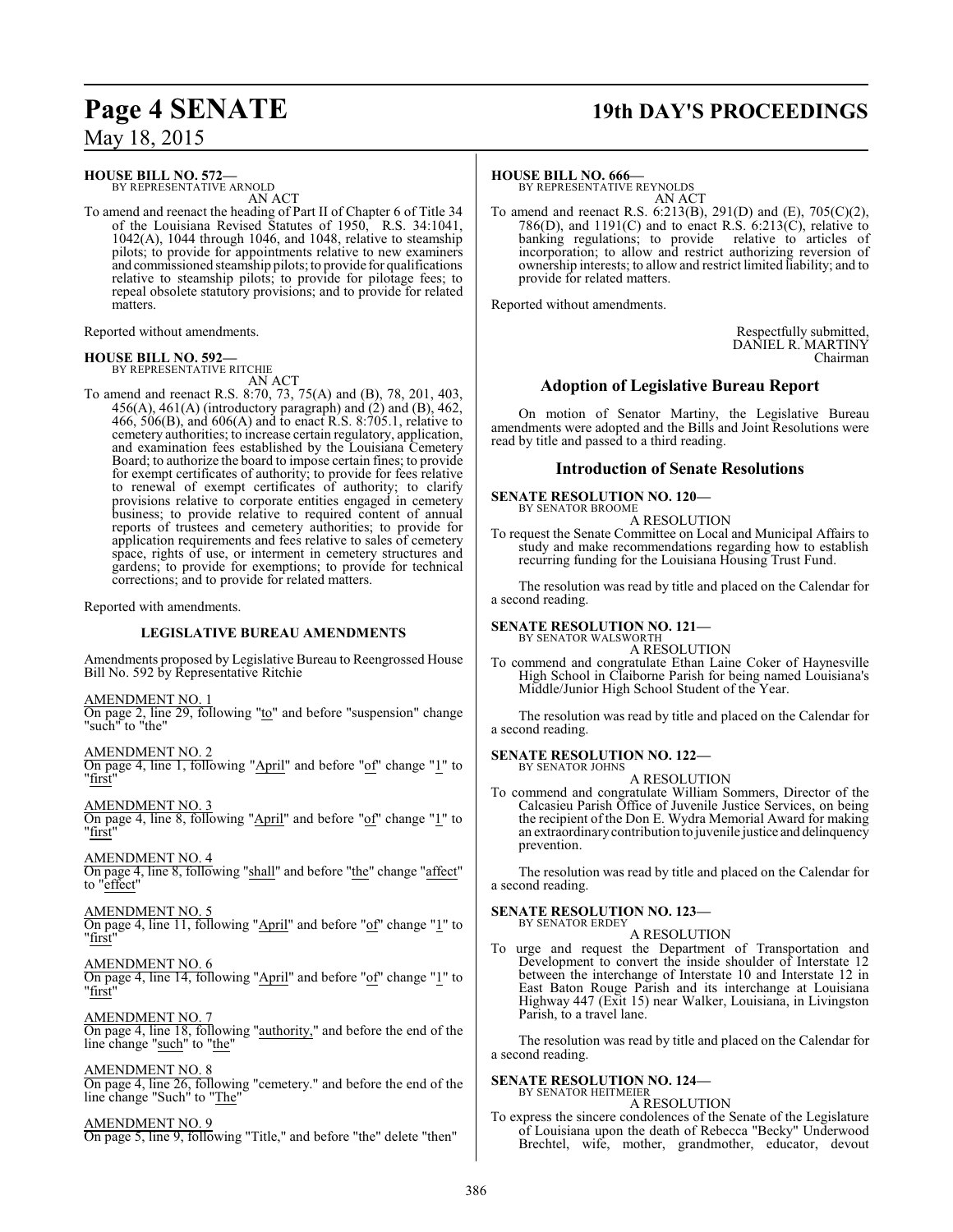# **19th DAY'S PROCEEDINGS Page 5 SENATE**

Christian, and community activist in Mississippi and New Orleans, Louisiana.

The resolution was read by title and placed on the Calendar for a second reading.

### **Introduction of Senate Concurrent Resolutions**

#### **SENATE CONCURRENT RESOLUTION NO. 103—** BY SENATOR ALARIO

A CONCURRENT RESOLUTION

To express the sincere condolences of the Legislature of Louisiana upon the passing of former Senate comptroller and dedicated public servant, Edwin William "Bill" Curry, and to commemorate a life well spent in service to his country and his state.

The resolution was read by title and placed on the Calendar for a second reading.

# **SENATE CONCURRENT RESOLUTION NO. 104—** BY SENATOR CLAITOR AND REPRESENTATIVE FOIL

A CONCURRENT RESOLUTION

To commend James B. Smith upon his graduation from college at the age of sixteen.

The resolution was read by title and placed on the Calendar for a second reading.

#### **Senate Resolutions on Second Reading**

**SENATE RESOLUTION NO. 118—**

BY SENATORS PETERSON AND CLAITOR A RESOLUTION

To commend the Louis A. Martinet Legal Society for its contributions to the legal profession and community and recognize May 21, 2015, as the second Annual "Louis A. Martinet Day" at the Louisiana State Capitol.

On motion of Senator Peterson the resolution was read by title and adopted.

# **SENATE RESOLUTION NO. 119—** BY SENATOR PETERSON

A RESOLUTION

To recognize Tuesday, May 19, 2015, as the thirty-first Annual Red and White Day at the Louisiana Legislature.

On motion of Senator Peterson the resolution was read by title and adopted.

#### **Senate Concurrent Resolutions on Second Reading**

#### **SENATE CONCURRENT RESOLUTION NO. 101—** BY SENATOR NEVERS

A CONCURRENT RESOLUTION

To commend Al J. Ransome for his service to the state of Louisiana and as a pioneer in the field of unemployment compensation cost control management.

On motion of Senator Murray the resolution was read by title and returned to the Calendar, subject to call.

# **SENATE CONCURRENT RESOLUTION NO. 102—** BY SENATOR BROOME

#### A CONCURRENT RESOLUTION

To urge and request the Louisiana State Law Institute to study and make recommendations regarding whether an assignment or transfer of a mortgage loan on residential real property should be required to be recorded in the appropriate mortgage or conveyance records in order to be effective as to third parties.

# May 18, 2015

The resolution was read by title and referred by the President to the Committee on Judiciary A.

#### **Message from the House**

#### **ASKING CONCURRENCE IN HOUSE BILLS AND JOINT RESOLUTIONS**

May 14, 2015

To the Honorable President and Members of the Senate:

I am directed to inform your honorable body that the House of Representatives has finally passed and asks your concurrence in the following House Bills and Joint Resolutions:

| HB No. 191 | HB No. 260 | HB No. 343 |
|------------|------------|------------|
| HB No. 369 | HB No. 568 | HB No. 647 |
| HB No. 701 | HB No. 836 | HB No. 199 |
| HB No. 255 | HB No. 211 | HB No. 498 |

Respectfully submitted, ALFRED W. SPEER Clerk of the House of Representatives

#### **House Bills and Joint Resolutions on First Reading**

**HOUSE BILL NO. 191—** BY REPRESENTATIVE COX

AN ACT

To enact R.S. 15:574.4.2(H) and to repeal R.S. 15:574.4.2(G)(5), relative to infectious disease testing of certain persons being released from incarceration; to provide relative to certain infectious disease testing of inmates being released because of diminution of sentence; and to provide for related matters.

The bill was read by title and placed on the Calendar for a second reading.

#### **HOUSE BILL NO. 199—**

BY REPRESENTATIVE CROMER

- AN ACT
- To amend and reenact R.S. 44:4.1(B)(11) and to enact Subpart G-2 of Part III of Chapter 2 of Title 22 of the Louisiana Revised Statutes of 1950, to be comprised of R.S. 22:691.31 through 691.38, relative to corporate governance of insurers and insurance groups; to provide with respect to the authority of the commissioner to require corporate governance annual disclosures; to provide for confidentiality of information; to provide for sanctions for noncompliance; and to provide for related matters.

The bill was read by title and placed on the Calendar for a second reading.

#### **HOUSE BILL NO. 211—**

BY REPRESENTATIVES JAY MORRIS, STUART BISHOP, GEYMANN,<br>HARRIS, HARRISON, HAVARD, HENSGENS, PEARSON, POPE,<br>RICHARD, SCHRODER, AND TALBOT AN ACT

To amend and reenact R.S.  $24:661(A)(3)(a)$  and to enact R.S. 24:661(E), relative to the Joint Legislative Committee on Capital Outlay; to provide for the membership of the committee; to provide for the appointment of members to the committee; to provide for the election of members to the committee; to provide procedures for electing and removing members of the committee; to provide for vacancies in the membership of the committee; and to provide for related matters.

The bill was read by title and placed on the Calendar for a second reading.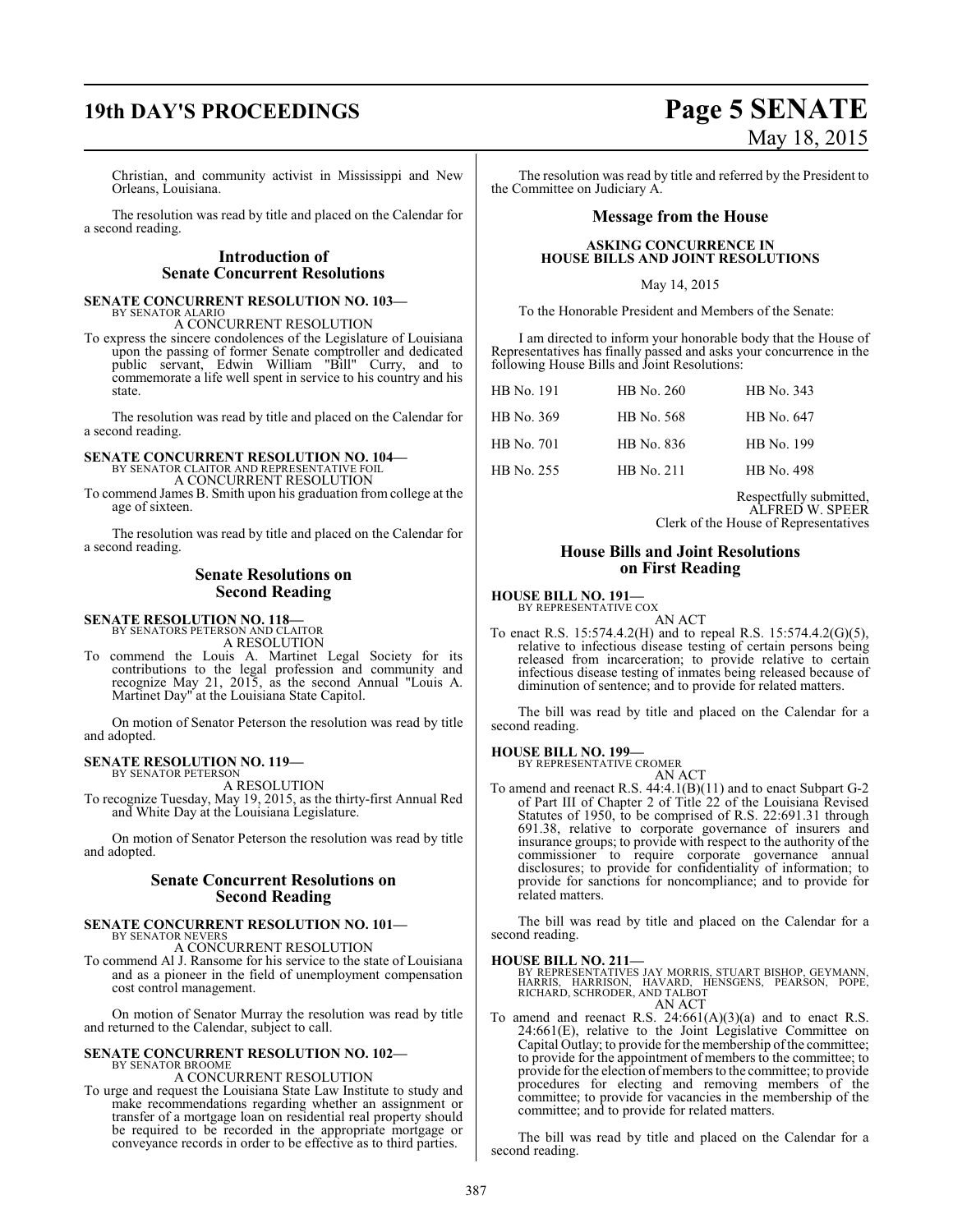# **Page 6 SENATE 19th DAY'S PROCEEDINGS**

May 18, 2015

#### **HOUSE BILL NO. 255—**

BY REPRESENTATIVE PIERRE AN ACT

To amend and reenact R.S. 22:691.10(A) and 691.13(A) and R.S. 44:4.1(B)(11) and to enact R.S. 22:691.2(11) and (12), 691.9.1, and Subpart G-2 of Part III of Chapter 2 of Title 22 of the Louisiana Revised Statutes of 1950, to be comprised of R.S. 22:691.31 through 691.39, relative to supervision of insurance holding company systems, including risk management and corporate governance, by the commissioner of insurance; to provide with respect to the authority of the commissioner to determine or acknowledge a group supervisor for internationally active insurance groups; to provide for the authority of the commissioner to require own risk and solvency assessments; to provide for confidentiality of information; to provide for sanctions for noncompliance; and to provide for related matters.

The bill was read by title and placed on the Calendar for a second reading.

#### **HOUSE BILL NO. 260—**

- BY REPRESENTATIVES ALFRED WILLIAMS, BARROW, WESLEY<br>BISHOP, BOUIE, BURRELL, COX, GAINES, HALL, HONORE, HUNTER,<br>TERRY LANDRY, MACK,NORTON, PRICE, SMITH, THIERRY, PATRICK WILLIAMS, WILLMOTT, AND WOODRUFF AN ACT
- To enact R.S. 40:1299.4.3 and 2018.3(D)(5), relative to health services for persons with sickle cell disease; to establish a sickle cell patient navigator program and provide for functions of the program; to provide for administration of the program by the Department of Health and Hospitals under the direction of the Louisiana Sickle Cell Commission; to provide for program implementation contingent upon appropriation of funds; and to provide for related matters.

The bill was read by title and placed on the Calendar for a second reading.

#### **HOUSE BILL NO. 343—** BY REPRESENTATIVE HAZEL

AN ACT

To amend and reenact R.S. 14:93.10(2)(a)(iv), relative to the unlawful possession of alcoholic beverages; to provide relative to the crime prohibiting public possession of alcoholic beverages by a person under twenty-one years of age; to amend the definition of "public possession" relative to possession and consumption in a private residence; to define "private residence"; and to provide for related matters.

The bill was read by title and placed on the Calendar for a second reading.

#### **HOUSE BILL NO. 369—**

BY REPRESENTATIVES BARROW AND CARTER AND SENATOR CLAITOR

AN ACT

To enact Part IV of Chapter 28 of Title 46, to be comprised of R.S. 46:2148, relative to the state domestic violence coalition of Louisiana; to require the opportunity for an appeal hearing prior to disciplinary action; to require certain notifications; and to provide for related matters.

The bill was read by title and placed on the Calendar for a second reading.

#### **HOUSE BILL NO. 498—** BY REPRESENTATIVE TALBOT

AN ACT

To amend and reenact R.S. 40:1300.111 and 1300.113(A)(introductory paragraph), (1), and (9), and to repeal R.S. 40:1300.113(B), relative to public information concerning prices and quality of health services; to provide for legislative intent; to provide for duties of the Department of Health and Hospitals relative to collecting and reporting of healthcare data; to require promulgation of rules; and to provide for related matters.

The bill was read by title and placed on the Calendar for a second reading.

#### **HOUSE BILL NO. 568—**

BY REPRESENTATIVES THIERRY, BARROW, WESLEY BISHOP,<br>CHANEY, COX, GUINN, HALL, HOFFMANN, HUNTER, JACKSON,<br>JAMES, TERRY LANDRY, MIGUEZ, MONTOUCET, ORTEGO,<br>ROBIDEAUX, SMITH, ST. GERMAIN, ALFRED WILLIAMS, PATRICK<br>WILLIAMS,AND W AN ACT

To amend and reenact R.S. 37:1241(B) through (F) and to enact R.S.  $37:1241(A)(23)$  and  $(24)$  and  $(G)$ , relative to the disciplinary powers of the Louisiana Board of Pharmacy; to provide for prohibited acts; to provide for definitions; to provide for scope of application; to require the production of information necessary for the investigation of certain violations; and to provide for related matters.

The bill was read by title and placed on the Calendar for a second reading.

### **HOUSE BILL NO. 647—**

BY REPRESENTATIVE IVEY

AN ACT To amend and reenact R.S. 24:554(B), relative to the Legislative Audit Advisory Council; to provide relative to the powers, duties, and authority of the council; to provide relative to an auditee or local auditee that fails to comply with recommendations or to correct findings contained in an audit report; to authorize the council to conduct a hearing under certain circumstances; to authorize the council to direct the treasurer to withhold funds under certain circumstances; to provide relative to the authority, functions, and duties of the Joint Legislative Committee on the Budget; to require the committee to hold certain hearings; to authorize the committee to recommend certain appropriation penalties under certain circumstances; and to provide for related matters.

The bill was read by title and placed on the Calendar for a second reading.

**HOUSE BILL NO. 701—**<br>BY REPRESENTATIVES WHITNEY, ANDERS, BERTHELOT, CHANEY,<br>COX, GAROFALO, GUINN, HARRIS, HENSGENS, HILL, HODGES,<br>HOFFMANN, JACKSON, MIKE JOHNSON, NANCY LANDRY, LEBAS,<br>ORTEGO, SEABAUGH, STOKES, THIERRY, PA

#### AN ACT

To amend and reenact R.S. 40:1299.35.6(B)(3)(d), and to enact R.S. 40:1299.30.2, 1299.35.2(A)(3), and 1299.35.10(A)(27) and (28), relative to abortion; to provide relative to attempts to perform abortions; to prohibit certain actions undertaken in connection with abortion; to provide for civil actions pursuant to violation of certain abortion prohibitions; to provide for determination of age and sex of an unborn child in certain instances; to provide for information to be communicated to a woman prior to abortion; to provide relative to individual abortion reports; to provide a legislative declaration; and to provide for related matters.

The bill was read by title and placed on the Calendar for a second reading.

### **HOUSE BILL NO. 836— (Substitute for House Bill No. 716 by Representative Hodges)** BY REPRESENTATIVE HODGES

AN ACT

To amend and reenact R.S. 9:223, 224(A)(introductory paragraph), (4), and (6) and (B), and 225(A)(1) and (B), 226, 227, and 228 and to enact R.S.  $9:224(A)(7)$  and  $225(A)(4)$ , relative to marriage licenses; to provide for the application for a marriage license; to provide for the application form; to provide for required information; to provide for required documentation; to provide with respect to the use of birth certificates in the process of applying for a marriage license; to provide for documentation in lieu of a birth certificate; to provide for court orders; and to provide for related matters.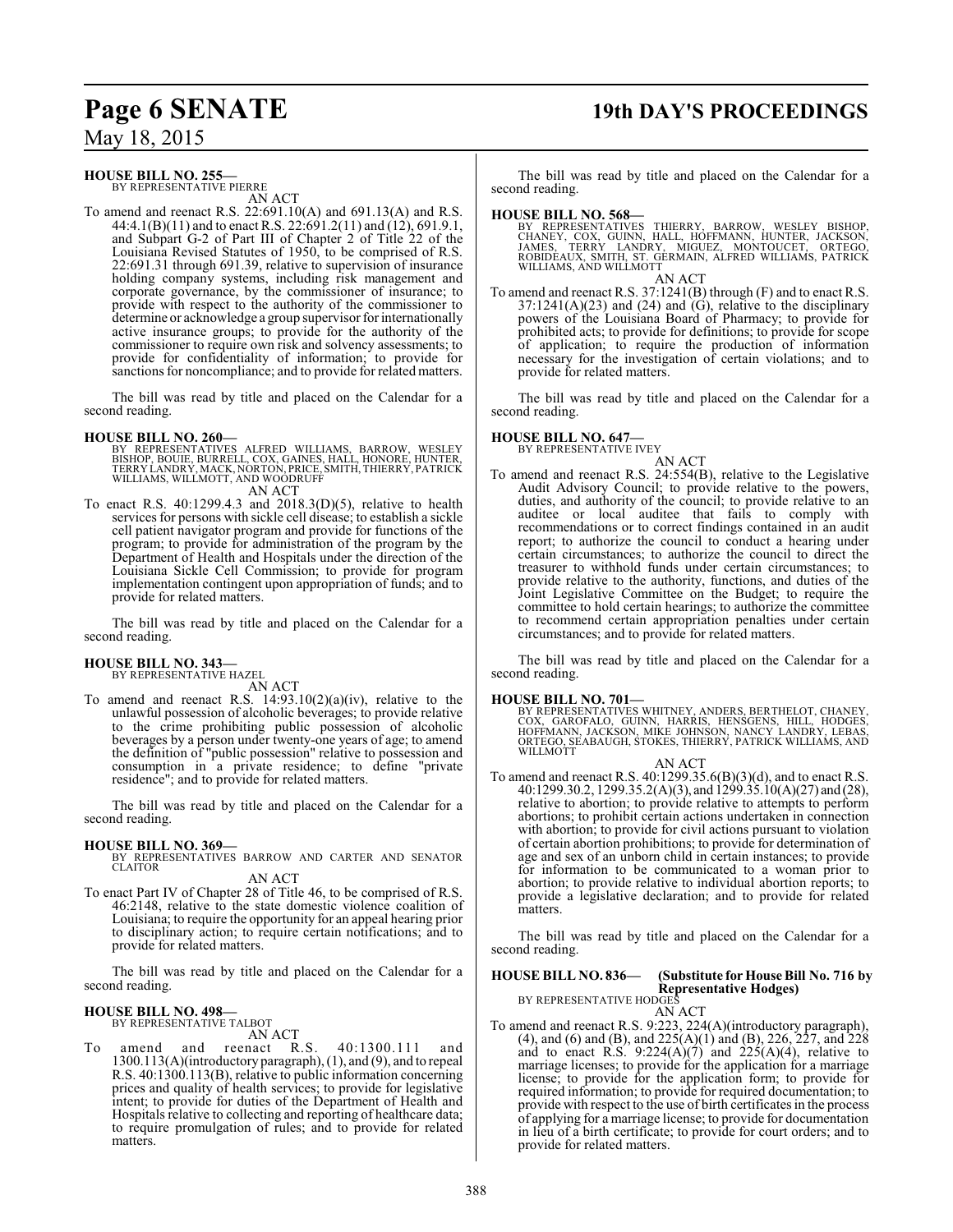### **19th DAY'S PROCEEDINGS Page 7 SENATE**

The bill was read by title and placed on the Calendar for a second reading.

#### **Message from the House**

#### **ASKING CONCURRENCE IN HOUSE CONCURRENT RESOLUTIONS**

#### May 18, 2015

To the Honorable President and Members of the Senate:

I am directed to inform your honorable body that the House of Representatives has finally passed and asks your concurrence in the following House Concurrent Resolutions:

| <b>HCR No. 143</b> | <b>HCR No. 144</b> | <b>HCR No. 145</b> |
|--------------------|--------------------|--------------------|
| <b>HCR No. 146</b> | <b>HCR No. 147</b> | <b>HCR No. 148</b> |
| <b>HCR No. 149</b> | <b>HCR No. 150</b> | <b>HCR No. 151</b> |
| <b>HCR No. 152</b> | <b>HCR No. 153</b> |                    |

Respectfully submitted, ALFRED W. SPEER Clerk of the House of Representatives

### **House Concurrent Resolutions on First Reading**

#### **HOUSE CONCURRENT RESOLUTION NO. 143—** BY REPRESENTATIVE HARRISON

A CONCURRENT RESOLUTION

To urge and request that all financial institutions conducting business in the state of Louisiana strictly comply with Subpart D of Chapter 5 of Title 22 of the Louisiana Revised Statutes of 1950, comprised of R.S. 22:1591 through 1605, and known as the Financial Institution Insurance Sales Law, requiring financial institutions to adhere to the provisions of the Financial Institution Insurance Sales Law, to give due consideration to the public interest in the regulation of state banking and insurance industries, and to clarify the intent of the legislature.

The resolution was read by title and placed on the Calendar for a second reading.

#### **HOUSE CONCURRENT RESOLUTION NO. 144—** BY REPRESENTATIVE SMITH

A CONCURRENT RESOLUTION

To designate Tuesday, June 2, 2015, as Louisiana School Psychological Association Day at the state capitol and to commend the Louisiana School Psychological Association for its many contributions to students and schools throughout the state.

The resolution was read by title and placed on the Calendar for a second reading.

**HOUSE CONCURRENT RESOLUTION NO. 145—**<br>BY REPRESENTATIVES ST. GERMAIN, BARROW, HILL, HODGES, JACKSON, NANCY LANDRY, MORENO, NORTON, SMITH, STOKES,<br>THIERRY, WHITNEY, AND WOODRUFF AND SENATORS BROOME,<br>BUFFINGTON, DORSEY-COLO

To commend Kirstyn Marie Torres upon her receipt of a 2015 Women of Excellence Award from the Louisiana Legislative Women's Caucus Foundation in the category of High School Woman of Excellence and upon being a recipient of a Louisiana Legislative Women's Caucus Foundation Scholarship.

The resolution was read by title and placed on the Calendar for a second reading.

# May 18, 2015

#### **HOUSE CONCURRENT RESOLUTION NO. 146—**

BY REPRESENTATIVES ST. GERMAIN, BARROW, HILL, HODGES,<br>JACKSON, NANCY LANDRY, MORENO, NORTON, SMITH, STOKES,<br>THIERRY, WHITNEY, AND WOODRUFF AND SENATORS BROOME,<br>BUFFINGTON,DORSEY-COLOMB, AND PETERSON A CONCURRENT RESOLUTION

To commend Tabitha Ann Kearns upon her receipt of a 2015 Women of Excellence Award from the Louisiana Legislative Women's Caucus Foundation in the category of High School Woman of Excellence and upon being a recipient of a Louisiana Legislative Women's Caucus Foundation Scholarship.

The resolution was read by title and placed on the Calendar for a second reading.

#### **HOUSE CONCURRENT RESOLUTION NO. 147—**

BY REPRESENTATIVES ST. GERMAIN, BARROW, HILL, HODGES,<br>JACKSON, NANCY LANDRY, MORENO, NORTON, SMITH, STOKES,<br>THIERRY, WHITNEY, AND WOODRUFF AND SENATORS BROOME,<br>BUFFINGTON, DORSEY-COLOMB, AND PETERSON<br>A CONCURRENT RESOLUTIO

To commend Naomi Maria Smith upon her receipt of a 2015 Women of Excellence Award from the Louisiana Legislative Women's Caucus Foundation in the category of High School Woman of Excellence and upon being a recipient of a Louisiana Legislative Women's Caucus Foundation Scholarship.

The resolution was read by title and placed on the Calendar for a second reading.

**HOUSE CONCURRENT RESOLUTION NO. 148**<br>BY REPRESENTATIVES ST. GERMAIN, BARROW, HILL, HODGES,<br>JACKSON, NANCY LANDRY, MORENO, NORTON, SMITH, STOKES,<br>THIERRY, WHITNEY, AND WOODRUFF AND SENATORS BROOME,<br>BUFFINGTON, DORSEY-COLOM A CONCURRENT RESOLUTION

To commend Tiffany Amber Landry upon her receipt of a 2015 Women of Excellence Award from the Louisiana Legislative Women's Caucus Foundation in the category of High School Woman of Excellence and upon being a recipient of a Louisiana Legislative Women's Caucus Foundation Scholarship.

The resolution was read by title and placed on the Calendar for a second reading.

#### **HOUSE CONCURRENT RESOLUTION NO. 149—**

BY REPRESENTATIVES ST. GERMAIN, BARROW, HILL, HODGES,<br>JACKSON, NANCY LANDRY, MORENO, NORTON, SMITH, STOKES,<br>THIERRY, WHITNEY, AND WOODRUFF AND SENATORS BROOME,<br>BUFFINGTON,DORSEY-COLOMB, AND PETERSON A CONCURRENT RESOLUTION

To commend Dr. Tiffany M. Stewart upon her receipt of a 2015 Women of Excellence Award from the Louisiana Legislative Women's Caucus Foundation for her achievements in the field of Health and Medicine.

The resolution was read by title and placed on the Calendar for a second reading.

#### **HOUSE CONCURRENT RESOLUTION NO. 150—**

BY REPRESENTATIVES ST. GERMAIN, BARROW, HILL, HODGES,<br>JACKSON, NANCY LANDRY, MORENO, NORTON, SMITH, STOKES,<br>THIERRY, WHITNEY, AND WOODRUFF AND SENATORS BROOME,<br>BUFFINGTON,DORSEY-COLOMB, AND PETERSON A CONCURRENT RESOLUTION

To commend Madeline Joan Janney upon her receipt of a 2015 Women of Excellence Award from the Louisiana Legislative Women's Caucus Foundation in the category of College Woman of Excellence and upon being a recipient of a Louisiana Legislative Women's Caucus Foundation Scholarship.

The resolution was read by title and placed on the Calendar for a second reading.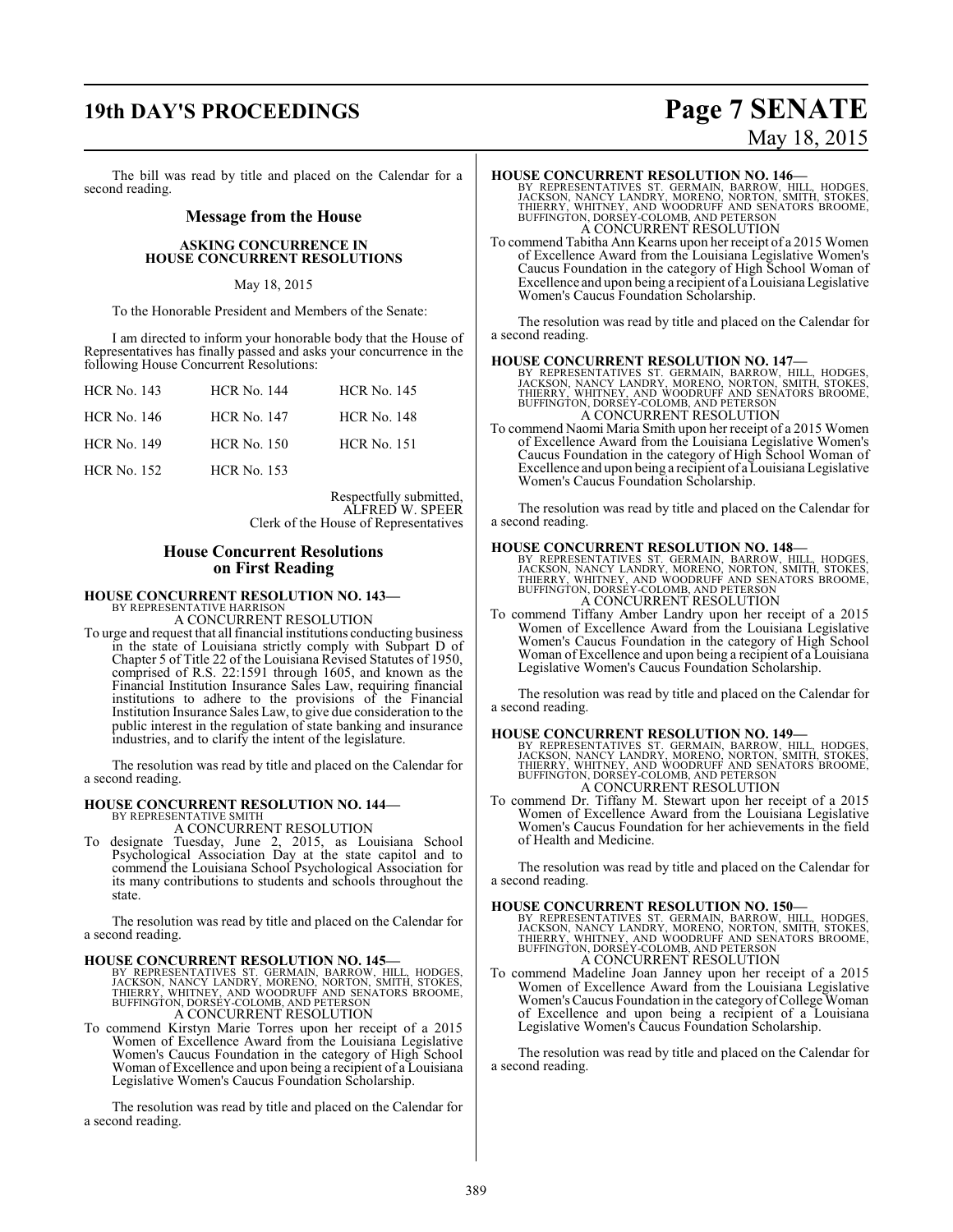# **Page 8 SENATE 19th DAY'S PROCEEDINGS**

### May 18, 2015

#### **HOUSE CONCURRENT RESOLUTION NO. 151—**

BY REPRESENTATIVES ST. GERMAIN, BARROW, HILL, HODGES,<br>JACKSON, NANCY LANDRY, MORENO, NORTON, SMITH, STOKES,<br>THIERRY, WHITNEY, AND WOODRUFF AND SENATORS BROOME,<br>BUFFINGTON,DORSEY-COLOMB, AND PETERSON A CONCURRENT RESOLUTION

To commend B. Ronnell Nolan, a Baton Rouge businesswoman, upon her receipt of a 2015 Women of Excellence Award upon her receipt of a 2015 Women of Excellence Award<br>from the Louisiana Legislative Women's Caucus Foundation for her achievements in the field of business.

The resolution was read by title and placed on the Calendar for a second reading.

**HOUSE CONCURRENT RESOLUTION NO. 152—**<br>BY REPRESENTATIVES ST. GERMAIN, BARROW, HILL, HODGES,<br>JACKSON, NANCY LANDRY, MORENO, NORTON, SMITH, STOKES,<br>THIERRY, WHITNEY, AND WOODRUFF AND SENATORS BROOME,<br>BUFFINGTON, DORSEY-COLO A CONCURRENT RESOLUTION

To commend The Cinderella Project of Baton Rouge upon its receipt of a 2015 Women of Excellence Award from the Louisiana Legislative Women's Caucus Foundation in the category of Nonprofit of Excellence.

The resolution was read by title and placed on the Calendar for a second reading.

#### **HOUSE CONCURRENT RESOLUTION NO. 153—**

BY REPRESENTATIVES ST. GERMAIN, BARROW, HILL, HODGES,<br>JACKSON, NANCY LANDRY, MORENO, NORTON, SMITH, STOKES,<br>THIERRY, WHITNEY, AND WOODRUFF AND SENATORS BROOME,<br>BUFFINGTON,DORSEY-COLOMB, AND PETERSON A CONCURRENT RESOLUTION

To commend Jennifer Barnes Maggio upon her receipt of a 2015 Women of Excellence Award from the Louisiana Legislative Women's Caucus Foundation in the category of Louisiana Hero of Excellence.

The resolution was read by title and placed on the Calendar for a second reading.

#### **House Bills and Joint Resolutions on Second Reading**

### **HOUSE BILL NO. 47—** BY REPRESENTATIVE ST. GERMAIN

AN ACT

To enact R.S. 11:2256.3, relative to retirement benefits received from the Firefighters' Retirement System; to provide with respect to the calculation of the community portion of such benefits; and to provide for related matters.

The bill was read by title and referred by the President to the Committee on Judiciary A.

#### **HOUSE BILL NO. 67—** BY REPRESENTATIVE COX

AN ACT

To amend and reenact R.S. 14:95(K), relative to the crime of illegal carrying of weapons; to provide for an exception for retired district attorneys and assistant district attorneys under certain circumstances; to provide for definitions; to provide for exceptions; and to provide for related matters.

The bill was read by title and referred by the President to the Committee on Judiciary C.

#### **HOUSE BILL NO. 153—**

BY REPRESENTATIVES TIM BURNS, BROWN, CARMODY, CARTER,<br>CHANEY, COX, FOIL, GAROFALO, GISCLAIR, HARRISON, HAZEL,<br>HENRY, HOFFMANN, MIKE JOHNSON, LEOPOLD, LORUSSO, ORTEGO,<br>PEARSON, REYNOLDS, SCHRODER, SEABAUGH, ST. GERMAIN, AND **STOKES** 

AN ACT

To enact R.S. 14:91.14, relative to offenses affecting the health and morals of minors; to create the crime of unlawful distribution of material harmful to minors through the Internet; to provide elements for and exceptions to the offense; to provide for

definitions; to provide for criminal penalties; and to provide for related matters.

The bill was read by title and referred by the President to the Committee on Judiciary C.

### **HOUSE BILL NO. 169—** BY REPRESENTATIVE HENRY

AN ACT

To amend and reenact R.S. 44:4.1(B)(13) and to enact R.S. 24:15, relative to the provision of information; to require state entities, officials, and employees to provide information to the legislature; to provide that any privileged or confidential information maintains its status; to provide for enforcement; and to provide for related matters.

The bill was read by title and referred by the President to the Committee on Senate and Governmental Affairs.

#### **HOUSE BILL NO. 301—**

BY REPRESENTATIVE DOVE

AN ACT To amend and reenact R.S. 28:71(B) and 72(A), relative to civil involuntary outpatient treatment; to increase the maximum initial period of treatment; to increase the maximum period of subsequent treatment; and to provide for related matters.

The bill was read by title and referred by the President to the Committee on Judiciary A.

#### **HOUSE BILL NO. 355—**

BY REPRESENTATIVE PUGH AN ACT

To amend and reenact R.S.  $47:302(K)(5)$ ,  $(7)(a)$  and (U) and to enact R.S. 47:302(V), relative to sales and use tax; to provide with respect to the collection and remittance of sales and use tax; to provide for the definition of dealer; to provide a method for reporting and remitting taxes by certain dealers; to provide for effectiveness; and to provide for related matters.

The bill was read by title and referred by the President to the Committee on Revenue and Fiscal Affairs.

#### **HOUSE BILL NO. 385—**

BY REPRESENTATIVE NANCY LANDRY AN ACT

To amend and reenact Children's Code Article 603(17)(b), relative to mandatory reporters; to establish an exception for certain mental health/social service practitioners; and to provide for related matters.

The bill was read by title and referred by the President to the Committee on Judiciary A.

**HOUSE BILL NO. 514—** BY REPRESENTATIVE SCHEXNAYDER

### AN ACT

To enact Code of Civil Procedure Article 1204, relative to notice of certain actions; to provide relative to allegations of violations of certain permits; to provide for service of citation; to provide for notice of judgment or settlement; and to provide for related matters.

The bill was read by title and referred by the President to the Committee on Judiciary A.

#### **HOUSE BILL NO. 555—**

BY REPRESENTATIVE FANNIN

AN ACT To amend and reenact R.S.  $47:302(K)(5)$ ,  $(7)(a)$  and  $(U)$  and to enact R.S. 47:302(V), relative to sales and use tax; to provide with respect to the collection and remittance of sales and use tax; to provide for the definition of dealer; to provide a method for reporting and remitting taxes by certain dealers; to provide for effectiveness; and to provide for related matters.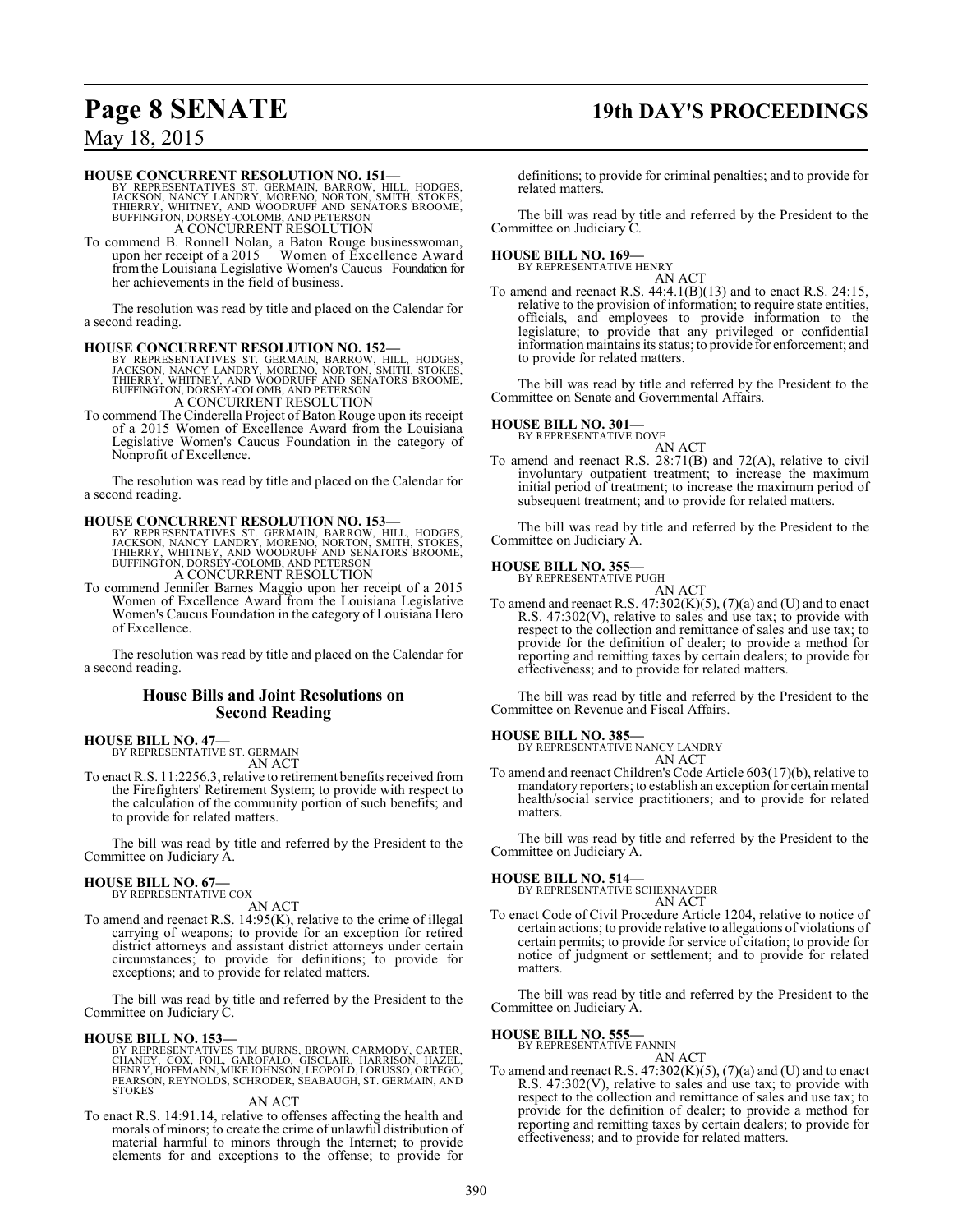## **19th DAY'S PROCEEDINGS Page 9 SENATE**

# May 18, 2015

The bill was read by title and referred by the President to the Committee on Revenue and Fiscal Affairs.

#### **HOUSE BILL NO. 564—**

BY REPRESENTATIVE BURFORD AN ACT

To amend and reenact R.S. 32:1306(C)(1)(b) and (c) and to enact R.S. 32:1311(G), relative to motor vehicle inspections; to require official inspection stations to offer certificates of inspections that are valid for various periods of time; to exempt certain trailers from inspection requirements; and to provide for related matters.

The bill was read by title and referred by the President to the Committee on Transportation, Highways and Public Works.

#### **HOUSE BILL NO. 593—**

BY REPRESENTATIVE TERRY LANDRY AN ACT

To amend and reenact R.S. 32:1305(A) and 1306(E), relative to motor vehicle inspection certificates and stations; to authorize the Department of Public Safety and Corrections, public safety services, to develop a system of electronic filing of inspection certificates; to provide for the requirements of such a system; to authorize the Department of Public Safety and Corrections, public safety services, to establish fees for motor vehicle inspection violations; to provide for effective dates; and to provide for related matters.

The bill was read by title and referred by the President to the Committee on Transportation, Highways and Public Works.

#### **HOUSE BILL NO. 742—**

BY REPRESENTATIVE LEGER AN ACT

To enact R.S. 48:229.1 and to repeal R.S. 48:229, relative to programs of construction to be commenced in the coming fiscal year submitted to the legislature by the Department of Transportation and Development; to prescribe the process by which the Department of Transportation and Development shall select and prioritize certain construction projects; to require the Department ofTransportation and Development to make certain information public; to repeal the current requirements by which the Department of Transportation and Development prioritizes certain construction projects; to provide for an effective date; and to provide for related matters

The bill was read by title and referred by the President to the Committee on Transportation, Highways and Public Works.

**HOUSE BILL NO. 767—** BY REPRESENTATIVES ST. GERMAIN AND ARMES AN ACT

To amend and reenact R.S. 48:77(B)(2) and to enact R.S. 36:769(M) and Subpart B of Part V of Chapter 1 of Title 48 of the Louisiana Revised Statutes of 1950, to be comprised of R.S. 48:81 through 90.1, relative to providing funds to certain entities for transportation related projects; to create the Louisiana State Transportation Infrastructure Bank; to provide for a board of directors; to provide for membership, duties, and authority ofthe board; to provide for the adoption of bylaws, rules, and regulations by the board; to create the Louisiana State Transportation Infrastructure Fund; to provide for the receipt, administration, and expenditure of monies allotted for the fund; to provide for the investment and disposition of the monies of the fund; to authorize the bank to incur debt and issue bonds, notes, or other evidences of indebtedness and to guarantee the debt of other entities; to authorize loans from the fund to certain entities; to provide procedures to enter into such indebtedness; to exempt evidence of indebtedness from taxation; to exempt any debt of or obligation entered into by the bank from being used in the calculation of net state tax supported debt; and to provide for related matters.

The bill was read by title and referred by the President to the Committee on Transportation, Highways and Public Works.

#### **HOUSE BILL NO. 835— (Substitute for House Bill No. 194 by Representative Moreno)**

BY REPRESENTATIVES MOŘENO, ADAMS, ARNOLD, BADON,<br>BARROW,BILLIOT,BOUIE,BROWN,BURRELL,CONNICK,EDWARDS,<br>GAINES, GAROFALO, GISCLAIR, HARRISON, HAZEL, JACKSON,<br>JAMES, JEFFERSON, MIKE JOHNSON, ROBERT JOHNSON, NANCY<br>LANDRY,LEGER,

#### AN ACT

To amend and reenact R.S. 13:5713(F) and R.S. 15:622(A)(2) and (4) and R.S. 46:1802(4), (7) through (10), 1806(B), (C), and (D),  $1809(B)(3)$  and  $(4)(a)$ , and  $1817(A)$  and to enact Part XLIV of Chapter 5 of Title 40 of the Louisiana Revised Statutes of 1950, to be comprised of R.S. 40:1300.41, and R.S. 46:1802(10.1),  $(11)$ ,  $(12)$ , and  $(13)$ ,  $1806(E)$ , and  $1807(B)(7)$  and to repeal R.S. 40:2109.1, relative to the treatment and billing of victims of a sexually-oriented criminal offense; to require the coroner to examine victims; to require the use of a barcode to maintain confidentiality; to provide for the transfer of evidence; to provide for the forensic medical examination; to provide for ancillary healthcare services; to require a regional sexual assault response plan; to provide for input by stakeholders; to provide procedures for the billing of services provided to a victim; to authorize certain licensure disciplinary actions for violations; to provide relative to forensic medical examinations; to provide for certain application requirements for reparations relative to victims of sexually-oriented criminal offenses; to require the Crime Victims Reparations Board to promulgate rules and regulations; to provide for certain eligibility provisions; to provide for notification requirements; to provide for definitions; and to provide for related matters.

The bill was read by title and referred by the President to the Committee on Judiciary B.

#### **House Concurrent Resolutions on Second Reading**

# **HOUSE CONCURRENT RESOLUTION NO. 75—**<br>BY REPRESENTATIVES KLECKLEY, ADAMS, ARMES, ARNOLD, BARROW, BURRELL, EDWARDS, GAINES, GISCLAIR, GUILLORY, HALL, HILL,<br>HOWARD, HUNTER, JACKSON, JAMES, JEFFERSON, JONES, TERRY<br>LANDRY, LEB A CONCURRENT RESOLUTION

To provide for a hospital stabilization formula pursuant to Article VII, Section 10.13 of the Constitution of Louisiana; to establish the level and basis of hospital assessments; to establish certain reimbursement enhancements for inpatient and outpatient hospital services; to establish certain criteria for the implementation of the formula; to establish the base reimbursement level paid to hospitals; to provide for related matters.

The resolution was read by title and referred by the President to the Committee on Finance.

#### **HOUSE CONCURRENT RESOLUTION NO. 84—** BY REPRESENTATIVE SIMON

A CONCURRENT RESOLUTION

To authorize and direct the Louisiana State Law Institute to reorganize and recodify the Miscellaneous Health Provisions Chapter of Title 40 of the Louisiana Revised Statutes of 1950 in accordance with the specifications provided in this Resolution.

The resolution was read by title and referred by the President to the Committee on Health and Welfare.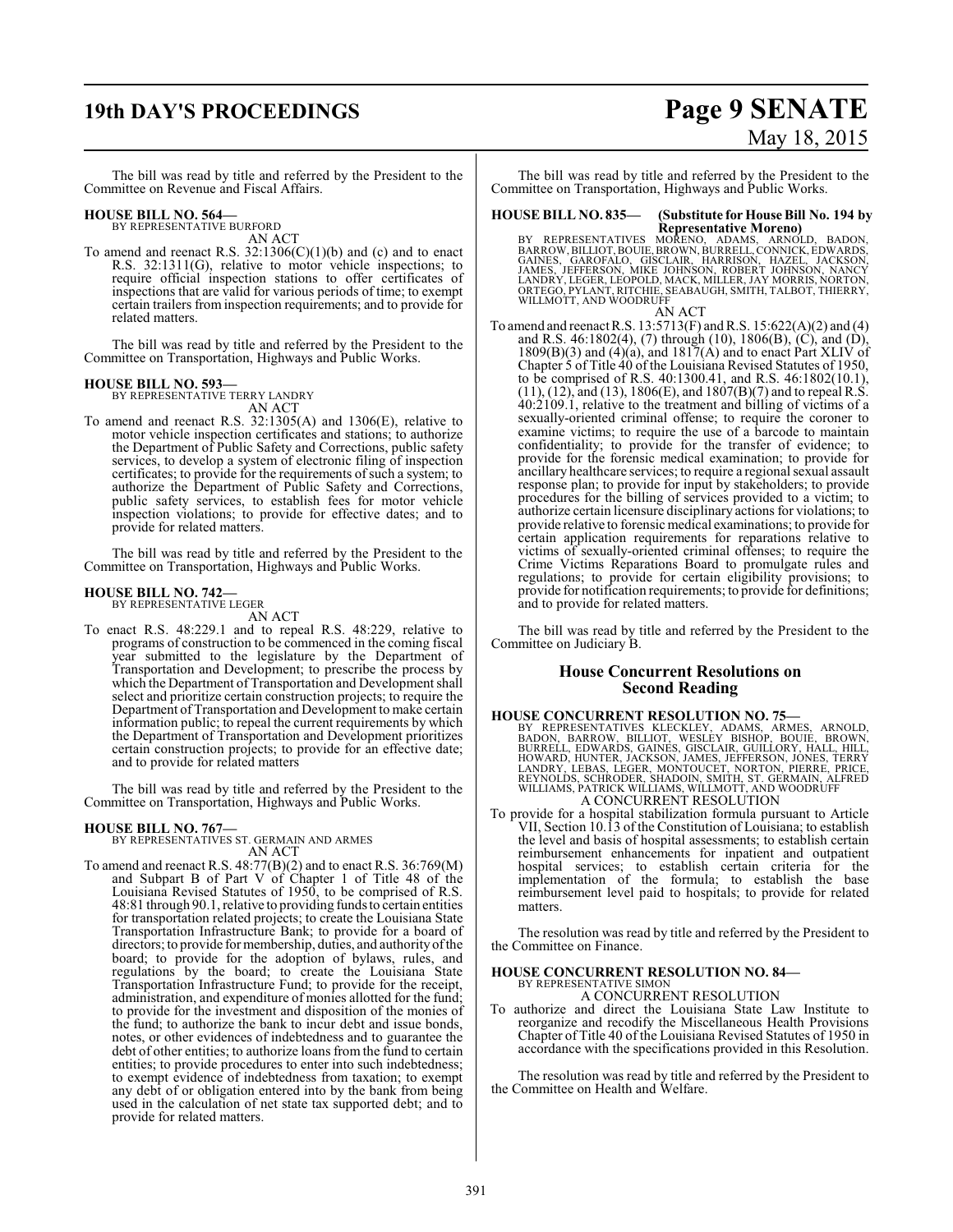# **Page 10 SENATE 19th DAY'S PROCEEDINGS**

### May 18, 2015

#### **HOUSE CONCURRENT RESOLUTION NO. 86—**

BY REPRESENTATIVE SIMON A CONCURRENT RESOLUTION

To establish a study committee on family caregiving and long-term supports and services, and to direct the committee to report recommendations for legislative and administrative actions to support family caregivers to the legislative committees on health and welfare.

The resolution was read by title and referred by the President to the Committee on Health and Welfare.

#### **HOUSE CONCURRENT RESOLUTION NO. 87—** BY REPRESENTATIVE HARRISON

A CONCURRENT RESOLUTION

To memorialize the United States Congress to take such actions as are necessary to amend the employer shared responsibility provisions of the Patient Protection and Affordable Care Act to eliminate penalties on school districts.

The resolution was read by title and referred by the President to the Committee on Health and Welfare.

#### **HOUSE CONCURRENT RESOLUTION NO. 104—** BY REPRESENTATIVE DOVE

A CONCURRENT RESOLUTION

To establish a committee to consider the issues surrounding the possible lifting of the oyster leasing moratorium instituted by the Wildlife and Fisheries Commission on March 7, 2002.

The resolution was read by title and referred by the President to the Committee on Natural Resources.

#### **HOUSE CONCURRENT RESOLUTION NO. 140—**

BY REPRESENTATIVES LAMBERT AND ST. GERMAIN AND SENATOR WARD

### A CONCURRENT RESOLUTION

To urge and request the Department of Wildlife and Fisheries to examine the issues involved with establishment of a wild-caught crawfish fishing season.

The resolution was read by title and referred by the President to the Committee on Natural Resources.

### **Reports of Committees**

The following reports of committees were received and read:

#### **REPORT OF COMMITTEE ON**

### **EDUCATION**

Senator Conrad Appel, Chairman on behalf ofthe Committee on Education, submitted the following report:

#### May 14, 2015

To the President and Members of the Senate:

I am directed by your Committee on Education to submit the following report:

#### **SENATE CONCURRENT RESOLUTION NO. 69—** BY SENATOR LONG

A CONCURRENT RESOLUTION

To express support of Louisiana students to assemble for religious expression and the freedom to express their religious beliefs in public elementary and secondary schools and public postsecondary education institutions.

Reported with amendments.

### **SENATE CONCURRENT RESOLUTION NO. 79—** BY SENATOR CLAITOR A CONCURRENT RESOLUTION

To urge and request each city, parish, and other local public school board to provide for high school student interaction with the school board in an informative, advisory, and nonvoting capacity.

Reported favorably.

#### **SENATE CONCURRENT RESOLUTION NO. 92—** BY SENATOR ERDEY

A CONCURRENT RESOLUTION

To direct the State Board of Elementary and Secondary Education and the state Department of Education to establish policies and procedures to evaluate school bus driver training curricula utilized by private providers and to certify qualified private providers to deliver required training to Louisiana school bus drivers, provided their curriculum includes the training and topics prescribed by the department.

Reported favorably.

# **SENATE BILL NO. 43—** BY SENATOR APPEL

AN ACT

To enact R.S. 17:6.1, relative to the State Board of Elementary and Secondary Education; to require the board to adopt rules in accordance with the Administrative Procedure Act for certain programs, statements, guidelines, or requirements for conduct; and to provide for related matters.

Reported with amendments.

#### **SENATE BILL NO. 132—** BY SENATOR NEVERS

AN ACT

To enact R.S. 17:3161.1, 3165.2 and 3168(6), relative to the articulation and transfer of postsecondary academic credit; to provide relative to reverse transfer agreements; to provide relative to awarding academic and workforce education credit to veterans for military education, training, or experience; to provide relative to the transfer of certain academic credits earned by veterans and their spouses; to provide for the responsibilities of the Statewide Articulation and Transfer Council; to provide for reports; and to provide for related matters.

Reported with amendments.

#### **SENATE BILL NO. 249—**

BY SENATOR WARD

- AN ACT
- To enact Part III of Chapter 43 of Title 17 of the Louisiana Revised Statutes of 1950, to be comprised of R.S. 17:4033, relative to school choice; to create and provide for the School Choice Loan Fund; to provide for qualifications and criteria for eligibility for such loans; to provide for the adoption of rules to govern the issuance, use, and repayment of such loans; and to provide for related matters.

Reported with amendments.

**HOUSE BILL NO. 85—** BY REPRESENTATIVE MILLER AN ACT

To amend and reenact R.S. 17:1994(B)(28), relative to the Louisiana Technical College; to change the designation of a campus in St. John the Baptist Parish; and to provide for related matters.

Reported favorably.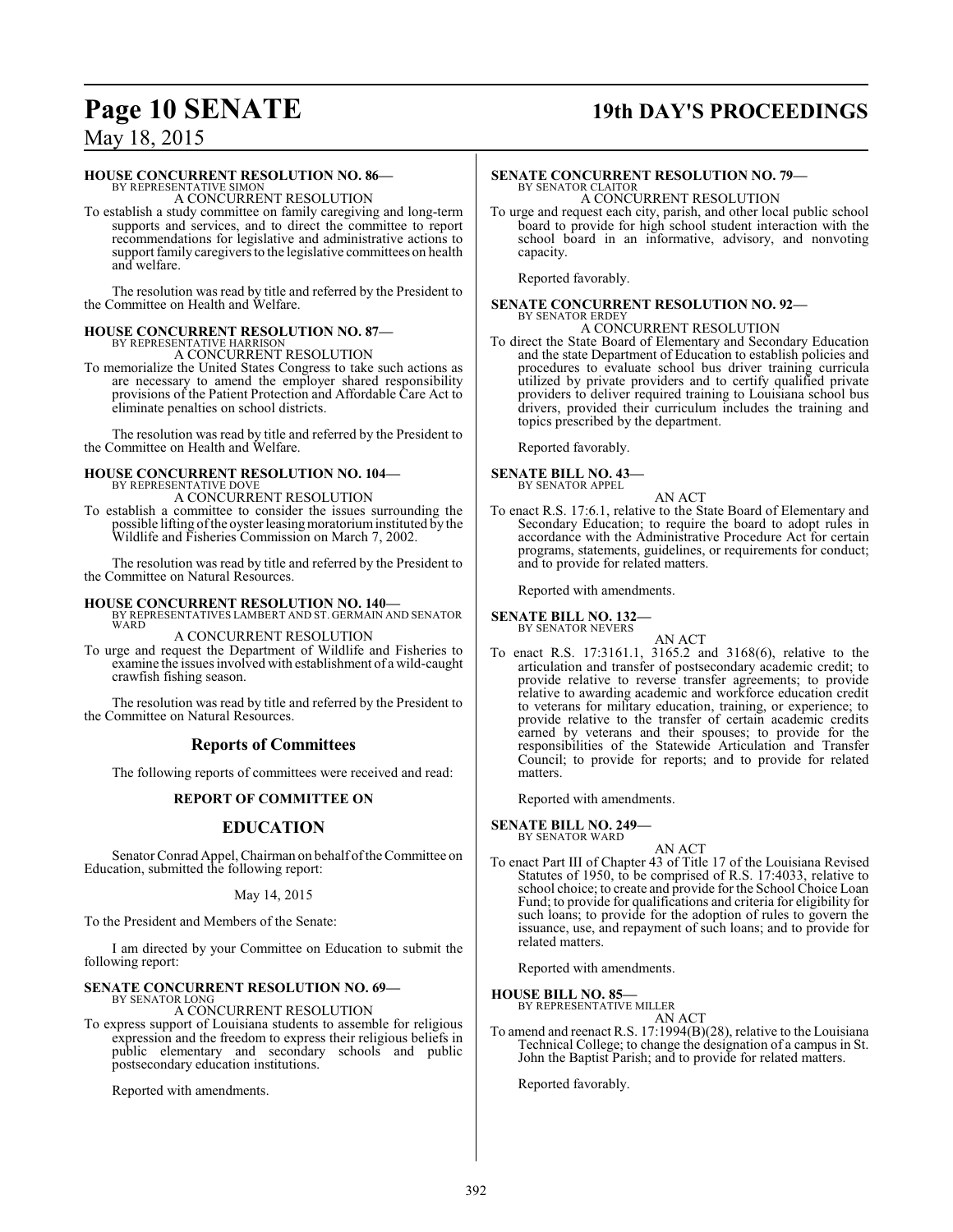# **19th DAY'S PROCEEDINGS Page 11 SENATE**

#### **HOUSE BILL NO. 154—**

BY REPRESENTATIVE CARTER AN ACT

To amend and reenact R.S.  $17:81(X)(2)(c)$ ,  $176(F)(1)$ , 407.2, 407.26(F)(3)(c), 407.27(B)(1), 407.33(A)(4), 407.38(B), 407.49, 407.51(F), (H), (J), and (K), 407.52, 407.64(A), 407.66(B), 407.70, 407.71(C) and (E), 407.72(A), 407.82(2), 3095(A)(1)(b) and (c), 3914(K)(3)(a) and (c)(introductory paragraph), 3921.2(B)(6), 4002.4(D)(2), 4002.6(B), 4017(B), 4019, 4022(3), and  $4035.1(D)$ , relative to various provisions in Title 17; to provide for technical corrections in various education laws including corrections in legal citations and corrections in names of programs and agencies; and to provide for related matters.

Reported favorably.

### **HOUSE BILL NO. 345—**

BY REPRESENTATIVE HOFFMANN AN ACT

To amend and reenact R.S. 17:3883(A)(6)(a)(introductory paragraph), (b), and (c), relative to evaluations of public school teachers and administrators; to require the advisory subcommittee of the Accountability Commission to report and make recommendations regarding proposed modifications of regulations; and to provide for related matters.

Reported favorably.

**HOUSE BILL NO. 384—** BY REPRESENTATIVES JACKSON, CHANEY, HOFFMANN, AND HUNTER AND SENATOR THOMPSON

- AN ACT To amend and reenact R.S. 17:3351.15(A), relative to the Board of Supervisors for the University ofLouisiana System; to authorize
	- the board to impose certain fee amounts for enrollment in the dental hygiene program at the University of Louisiana at Monroe; and to provide for related matters.

Reported favorably.

#### **HOUSE BILL NO. 598—**

BY REPRESENTATIVES FOIL, BARRAS, BARROW, BERTHELOT,<br>WESLEY BISHOP, BROADWATER, BROWN, BURFORD, HENRY<br>BURNS,CARMODY,CARTER,CHANEY,CONNICK,GISCLAIR,GUINN,<br>HALL, HARRISON, HAVARD, HAZEL, HOFFMANN, HOWARD,<br>JEFFERSON, MIKE JOHN

#### AN ACT

To amend and reenact R.S. 36:802.24 and R.S. 46:1722(1), (2), and (7)(introductory paragraph) and (h), 1723, and  $1725(B)(2)$ , to enact R.S. 17:3093.1, R.S. 36:651(T)(6), and R.S.  $46:1722(8)$ and (9) and 1726 through 1729, and to repeal R.S. 36:259(Y) and R.S. 46:1722(4) through (6), 1724, and 1725(D), relative to the ABLE Account Programestablished by the Louisiana ABLE Act; to provide for implementation of the ABLE Account Program in conformance with applicable federal laws; to provide relative to the composition and functions of the ABLE Account Authority; to provide for cooperative endeavors between the ABLE Account Authority and the Louisiana Tuition Trust Authority; to provide for concurrent operation and management of the ABLE Account Program and the Louisiana Student Tuition Assistance and Revenue Trust Program; to authorize rulemaking and oversight thereof by certain legislative committees; to provide relative to treatment by certain assistance programs of funds in ABLE Accounts; to provide relative to tax treatment of amounts deposited in ABLE Accounts; to provide for legislative intent; and to provide for related matters.

Reported with amendments.

# May 18, 2015

#### **HOUSE BILL NO. 705—**

BY REPRESENTATIVE BROADWATER AN ACT

To amend and reenact R.S. 17:3042.1(A)(1)(e) and to enact Chapter 50 of Title 17 of the Louisiana Revised Statutes of 1950, to be comprised of R.S. 17:5001 through 5122 and to repeal Chapter 20-G of Title 17 of the Louisiana Revised Statutes of 1950, comprised of R.S. 17:3048.1 through 3048.7, all relative to the Taylor Opportunity Program for Students (TOPS); to provide for a technical recodification of TOPS provisions contained in statutory law; and to provide for related matters.

Reported favorably.

Respectfully submitted, CONRAD APPEL Chairman

#### **REPORT OF COMMITTEE ON**

#### **LOCAL AND MUNICIPAL AFFAIRS**

Senator Greg Tarver, Vice Chairman on behalf of the Committee on Local and Municipal Affairs, submitted the following report:

#### May 14, 2015

To the President and Members of the Senate:

I am directed by your Committee on Local and Municipal Affairs to submit the following report:

#### **SENATE BILL NO. 278—**

BY SENATOR BROWN AN ACT

To enact R.S. 33:4570.15, relative to recreation districts; to create and provide for the North Lafourche Recreation Enhancement District; to provide for the status, boundaries, and governing authority of the district; to provide for the powers and duties of the district's governing authority; and to provide for related matters.

Reported with amendments.

#### **HOUSE BILL NO. 26—**

BY REPRESENTATIVE MILLER AN ACT

To amend and reenact R.S. 33:1236.26(A), relative to the governing authorities of the parishes of St. Charles and St. John the Baptist; to provide with respect to notification to property owners of violations of grass cutting ordinances; and to provide for related matters.

Reported favorably.

### **HOUSE BILL NO. 145—** BY REPRESENTATIVE BURFORD

AN ACT

To enact R.S. 40:1502.16, relative to the assessment of service charges by the governing authority of DeSoto Parish Fire Protection District No. 3; to authorize such service charges, subject to voter approval; to provide with respect to the collection of the service charges and the enforcement of the collection; and to provide for related matters.

Reported favorably.

#### **HOUSE BILL NO. 147—**

BY REPRESENTATIVE MONTOUCET AN ACT

To enact R.S. 47:338.215, relative to the town of Duson; to authorize the town to levy a hotel occupancy tax; to provide for the use of tax revenues; and to provide for related matters.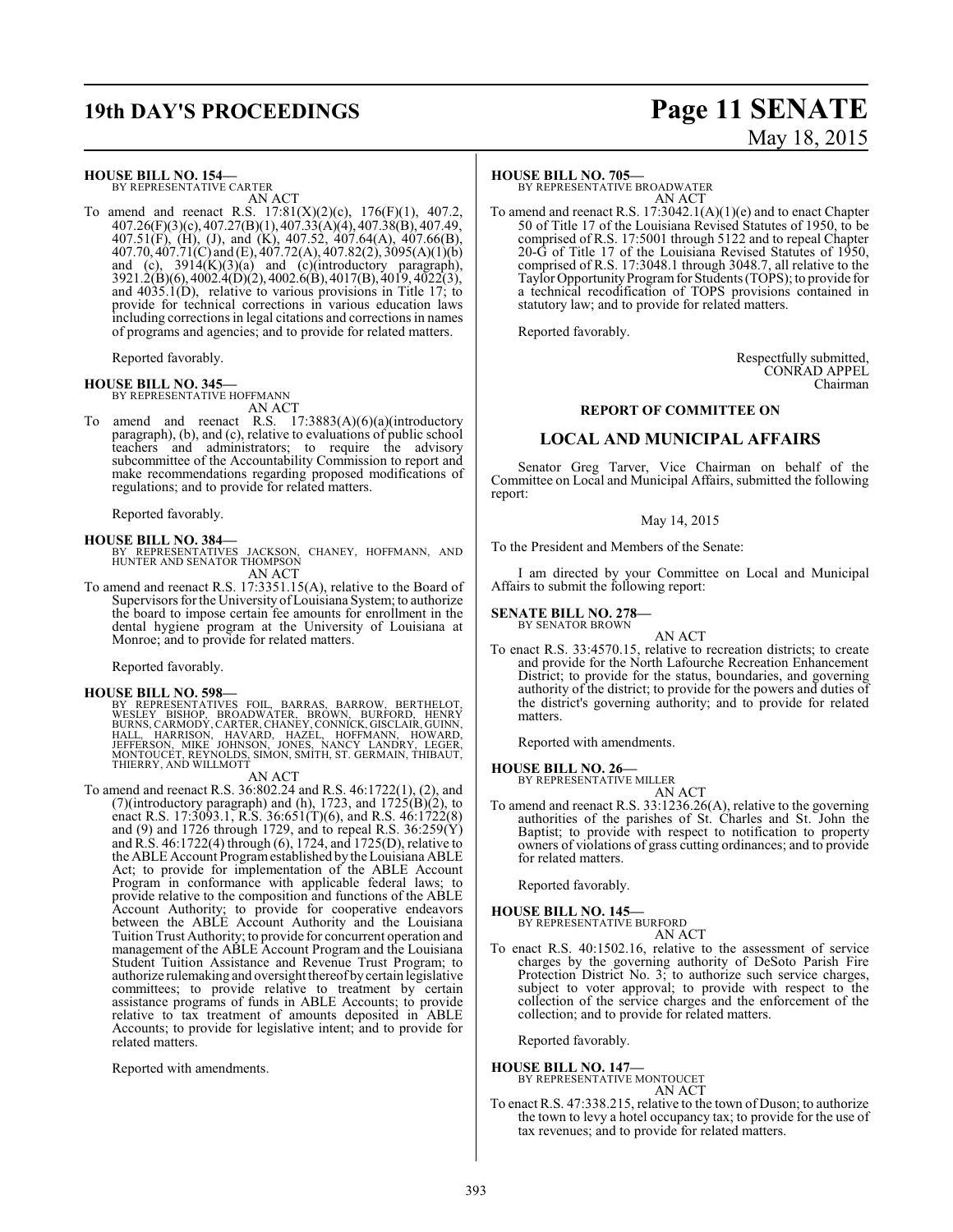### May 18, 2015

Reported favorably.

**HOUSE BILL NO. 200—** BY REPRESENTATIVES HARRISON AND WHITNEY AN ACT

To amend and reenact R.S. 33:130.251, 130.252, 130.253, 130.254(A), 130.255, 130.256, 130.257(A) and (B)(introductory paragraph), 130.258, and 130.261(C) and (D), relative to the Terrebonne Economic Development Authority; to provide relative to purpose and governance of the authority; to provide relative to the membership of the governing board of the authority; to provide relative to the powers and duties of the authority and its governing board; and to provide for related matters.

Reported favorably.

#### **HOUSE BILL NO. 201—**

BY REPRESENTATIVE MONTOUCET AN ACT

To enact R.S. 33:4574(F)(9), relative to the Acadia Parish Convention and Visitors Commission; to provide for changes to the tourist commission's board of directors; and to provide for related matters.

Reported favorably.

# **HOUSE BILL NO. 463—** BY REPRESENTATIVE BERTHELOT

AN ACT To amend and reenact R.S. 33:386(A) and (D), relative to Lawrason Act municipalities; to provide relative to the appointment of municipal officials; to provide relative to the first regular meeting of the board of aldermen when such appointments are made; to provide for a clarification as to the meaning of the first meeting of the board of aldermen; and to provide for related matters.

Reported favorably.

Respectfully submitted, GREG TARVER Vice Chairman

#### **REPORT OF COMMITTEE ON**

### **NATURAL RESOURCES**

Senator Gerald Long, Chairman on behalf of the Committee on Natural Resources, submitted the following report:

May 14, 2015

To the President and Members of the Senate:

I am directed by your Committee on Natural Resources to submit the following report:

#### **SENATE CONCURRENT RESOLUTION NO. 66—** BY SENATOR CHABERT

A CONCURRENT RESOLUTION

To memorialize the Congress of the United States to take action against illegal, unreported, and unregulated fishing in Louisiana's sovereign waters by passing H.R. 774, the Illegal, Unreported, and Unregulated Fishing Enforcement Act of 2015.

Reported favorably.

### **SENATE CONCURRENT RESOLUTION NO. 83—**

- BY SENATORS THOMPSON AND RISER AND REPRESENTATIVES ANDERS AND PYLANT A CONCURRENT RESOLUTION
- To urge and request the Louisiana Wildlife and Fisheries Commission to change the name of the Sicily Island Hills Wildlife Management Area to the J.C. "Sonny" Gilbert Wildlife Management Area.

### **Page 12 SENATE 19th DAY'S PROCEEDINGS**

Reported favorably.

### **SENATE CONCURRENT RESOLUTION NO. 89—**

BY SENATOR ALLAIN A CONCURRENT RESOLUTION

To establish a task force to study the performance audit on the regulation of oil and gas wells and management of orphaned wells.

Reported favorably.

#### **SENATE BILL NO. 41—** BY SENATOR ALLAIN

AN ACT To amend and reenact R.S. 30:93(A)(1) and the introductory paragraph of (A)(3), relative to the Louisiana Oilfield Site Restoration Law; to provide relative to the recovery of site restoration costs; to provide for certain monetary limits and their effects; and to provide for related matters.

Reported with amendments.

# **HOUSE CONCURRENT RESOLUTION NO. 1—** BY REPRESENTATIVE DOVE

A CONCURRENT RESOLUTION To approve the annual integrated coastal protection plan for Fiscal Year 2015-2016 as adopted by the Coastal Protection and Restoration Authority.

Reported favorably.

# **HOUSE CONCURRENT RESOLUTION NO. 5—**<br>BY REPRESENTATIVE ST. GERMAIN<br>A CONCURRENT RESOLUTION

To approve the Atchafalaya Basin Annual Plan for Fiscal Year 2015- 2016, as adopted by the Atchafalaya Basin Research and Promotion Board and the Coastal Protection and Restoration Authority.

Reported favorably.

#### **HOUSE BILL NO. 97—** BY REPRESENTATIVE CHANEY AN ACT

To authorize and provide for the transfer of certain state property; to authorize the transfer of certain state property in Richland Parish; to provide for the property description; to provide for reservation of mineral rights; to provide terms and conditions; to provide an effective date; and to provide for related matters.

Reported favorably.

**HOUSE BILL NO. 155—**

BY REPRESENTATIVE DANAHAY

- AN ACT
- To authorize and provide for the transfer of certain state property; to authorize the transfer of certain state property in Calcasieu Parish; to provide for the property description; to provide for reservation of mineral rights; to provide terms and conditions; to provide an effective date; and to provide for related matters.

Reported favorably.

# **HOUSE BILL NO. 178—** BY REPRESENTATIVE DOVE

AN ACT

To amend and reenact R.S. 38:291(U)(1), relative to the Terrebonne Levee and Conservation District; to provide for the transfer of certain land in the possession of the Atchafalaya Basin Levee District for certain purposes to the Terrebonne Levee and Conservation District; and to provide for related matters.

Reported favorably.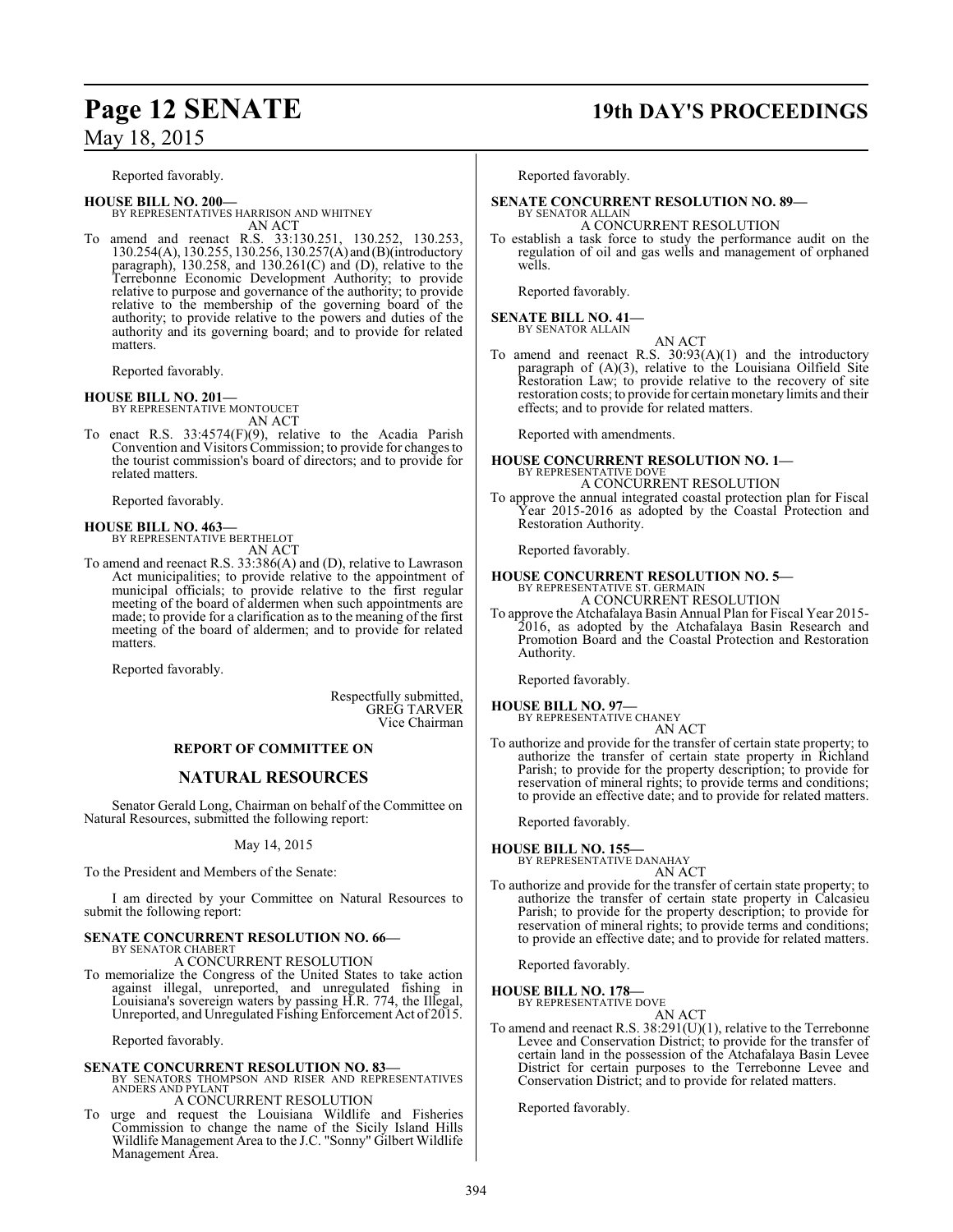# **19th DAY'S PROCEEDINGS Page 13 SENATE**

#### **HOUSE BILL NO. 193—**

BY REPRESENTATIVES GUINN AND DANAHAY AN ACT

To authorize and provide for the transfer of certain state property; to authorize the transfer of certain state property in Calcasieu Parish; to provide for the property description; to provide for reservation of mineral rights; to provide terms and conditions; to provide an effective date; and to provide for related matters.

Reported with amendments.

**HOUSE BILL NO. 219—** BY REPRESENTATIVES BROWN AND SHADOIN AN ACT

To authorize and provide for the transfer of certain state property; to authorize the transfer of certain state property in Union Parish; to provide for the property description; to provide for reservation of mineral rights; to provide terms and conditions; to provide an effective date; and to provide for related matters.

Reported favorably.

#### **HOUSE BILL NO. 303—** BY REPRESENTATIVE GISCLAIR

AN ACT

To amend and reenact R.S. 56:325.4(D), relative to stock assessments of certain finfish; to remove the requirement that the assessments for black drum, sheepshead, and flounder contain certain information for each species; and to provide for related matters.

Reported with amendments.

#### **HOUSE BILL NO. 332—**

BY REPRESENTATIVE BILLIOT AN ACT

To amend and reenact R.S. 56:305.6(B), relative to commercial crab trap gear licenses; to authorize certain wholesale/retail dealers to purchase a commercial crab trap gear license; and to provide for related matters.

Reported with amendments.

# **HOUSE BILL NO. 339—** BY REPRESENTATIVE DOVE

AN ACT

To amend and reenact R.S. 49:214.5.2(F), relative to functions and responsibilities of the Coastal Protection and Restoration Authority Board; to provide for the availability of certain resources to satisfymitigation requirements related to integrated coastal protection projects of the board; and to provide for related matters.

Reported favorably.

**HOUSE BILL NO. 341—** BY REPRESENTATIVES GAROFALO AND HARRISON AN ACT

To amend and reenact R.S. 56:431(D), relative to penalties for theft of oysters; to provide additional penalties for theft of oysters from leased acreage; and to provide for related matters.

Reported with amendments.

#### **HOUSE BILL NO. 352—** BY REPRESENTATIVE LEGER

AN ACT

To amend and reenact R.S. 41:1702(C), (D)(introductory paragraph) and  $(1)$ ,  $(2)(a)(i)$ ,  $(ii)(introductory paragraph)$ ,  $(dd)$ ,  $(b)$ ,  $(d)$ , and (f), (G)(1) and (2), (H), and (I), relative to land reclamation for coastal protection and restoration purposes; to provide relative to approval of land reclamation by an "acquiring authority" for integrated coastal protection purposes; to provide relative to the administrative responsibility for reclamation of lands lost through erosion, compaction, subsidence, and sea level rise; and to provide for related matters.

# May 18, 2015

Reported favorably.

Respectfully submitted, GERALD LONG Chairman

#### **REPORT OF COMMITTEE ON**

#### **REVENUE AND FISCAL AFFAIRS**

Senator Neil Riser, Chairman on behalf of the Committee on Revenue and Fiscal Affairs, submitted the following report:

May 18, 2015

To the President and Members of the Senate:

I am directed by your Committee on Revenue and Fiscal Affairs to submit the following report:

#### **SENATE BILL NO. 75—** BY SENATOR MILLS

#### A JOINT RESOLUTION

Proposing to amend Article III, Section 2(A)(2)(d) and to add Article III, Sections 2(A)(2)(e) and 15.1 and Article XIII, Section 1(A)(3) of the Constitution of Louisiana, relative to tax exemptions, exclusions, deductions, or credits against state tax; to define tax exemption legislation; to create the Exemption Review Conference and provide procedures for and mandatory review of tax exemption legislation; to provide for the termination of tax exemptions; to provide for official tax exemption analyses and recommendations; and to specify an election for submission of the proposition to electors and provide a ballot proposition.

Reported with amendments.

**SENATE BILL NO. 78—** BY SENATOR MILLS

AN ACT To enact Chapter 21 of Title 24 of the Louisiana Revised Statutes of 1950, to be comprised of R.S. 24:991 through 994, relative to tax exemptions, exclusions, deductions, and credits against state tax; to create the exemption review conference; to provide for official tax exemption analyses and recommendations; to provide for certain procedures for tax exemption instruments; to provide for mandatory review and termination of tax exemptions; and to provide for related matters.

Reported with amendments.

**SENATE BILL NO. 157—**

BY SENATOR MARTINY AN ACT

To amend and reenact R.S.  $13:352(A)(1)$ ,  $(2)$ , and  $(6)$ , relative to certain fees charged by the courts of appeal; to provide for an increase in certain fees for the courts of appeal; to provide for an effective date; and to provide for related matters.

Reported favorably.

**SENATE BILL NO. 223—**

BY SENATOR DONAHUE AN ACT

To enact R.S. 47:6039, relative to tax credits; to establish the Student Adjustment for a Valuable Education (SAVE) Credit Program; to grant transferable SAVE Fee Credits and SAVE Scholarship Credits for SAVE fees charged by a public institution of postsecondary education; to provide for the transfer of credits to such institutions and for payment of such credits to such institutions; to provide for use ofsuch funds paid; and to provide for related matters.

Reported by substitute.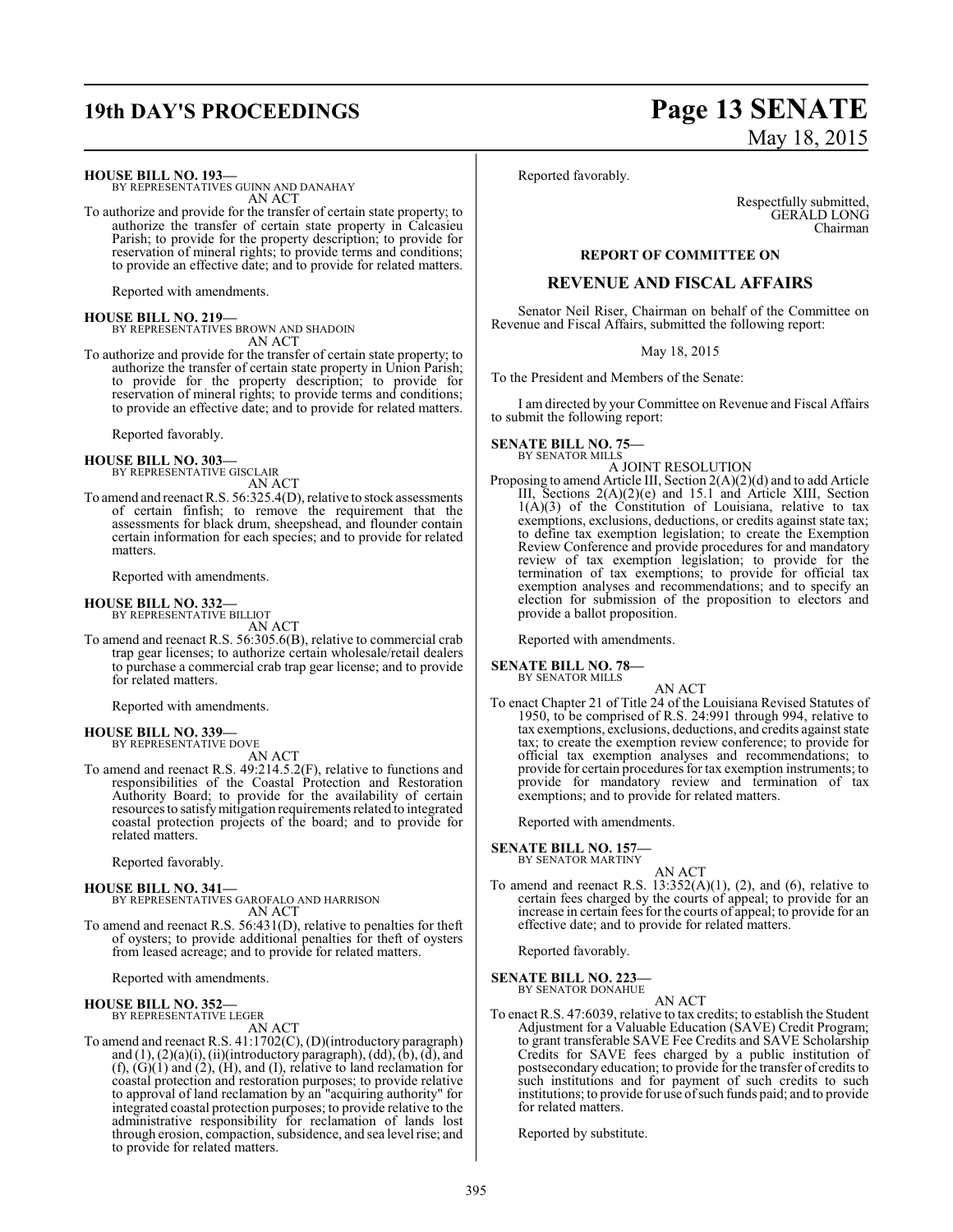# **Page 14 SENATE 19th DAY'S PROCEEDINGS**

May 18, 2015

#### **HOUSE CONCURRENT RESOLUTION NO. 8—**

BY REPRESENTATIVE MONTOUCET A CONCURRENT RESOLUTION

To suspend until sixty days after final adjournment of the 2016 Regular Session of the Legislature of Louisiana the exemption for business utilities as to the tax levied pursuant to R.S. 47:331 for sales of steam, water, electric power or energy, and natural gas, including but not limited to the exemption in R.S.  $47:305(D)(1)(b)$ , (c), (d), and (g), and any other exemptions provided in those portions of Chapter 2 of Subtitle II of Title 47 of the Louisiana Revised Statutes of 1950, that provide for exemptions for business utilities fromthe taxes imposed therein.

Reported favorably.

## **HOUSE BILL NO. 119—** BY REPRESENTATIVE RITCHIE

AN ACT

To enact R.S. 47:841(B)(6) and 841.2, relative to the tobacco tax; to authorize an additional tax to be levied on cigarettes; to establish the Tobacco Tax Medicaid Match Fund as a special treasury fund; to provide for the deposit, use, and investment of the monies in the fund; to provide with respect to the application of the tax on cigarettes in the inventory of certain retail and wholesale dealers; to provide for an effective date; and to provide for related matters.

Reported favorably.

**HOUSE BILL NO. 218—**

BY REPRESENTATIVE BROADWATER AN ACT

To amend and reenact R.S. 47:246(E) and (G), 287.86, 1621(B)(7), and  $1623(C)$  and to enact R.S.  $47:181(B)(3)$ , relative to corporate income tax; to provide for the net operating loss deduction, to eliminate net operating loss deduction carry back, to increase net operating loss deduction carry forward; to provide for an effective date; and to provide for related matters.

Reported favorably.

**HOUSE BILL NO. 402—** BY REPRESENTATIVE STOKES AN ACT

To enact R.S. 47:33(A)(4) through (6), relative to tax credits; to provide with respect to the individual income tax credit for taxes paid to other states; to provide for requirements and limitations; to provide for applicability; to provide for effectiveness; and to provide for related matters.

Reported favorably.

#### **HOUSE BILL NO. 549—**

BY REPRESENTATIVE THIBAUT AN ACT

To amend and reenact R.S. 47:633(7)(c)(iii)(introductory paragraph) and to enact R.S.  $47:633(7)(d)$ , relative to severance tax; to provide with respect to special tax treatment for severance taxes on oil and natural gas; to provide with respect to the tax on production fromcertain horizontally drilled wells; to provide for the amount and duration of the exemption for certain horizontally drilled wells; to provide with respect to the determination of the price of oil and natural gas for purposes of the exemption; to provide for applicability; to provide for effectiveness; and to provide for related matters.

Reported favorably.

#### **HOUSE BILL NO. 624—**

BY REPRESENTATIVE JACKSON AN ACT

To amend and reenact R.S. 6:662, R.S. 12:302(L) and 425, R.S. 47:48, 51, 158(C) and (D), 246(A), 287.71(B)(2), (3), (4), and  $(6)$ , 287.73 $(\dot{C})(4)$ , 287.86 $(\dot{A})(introductory$  paragraph), 287.732(B)(2), 287.738(F)(1) and (G), and 287.745(B), and R.S. 51:3092, relative to corporate income tax; to provide for corporate tax expenditures; to provide for corporate income tax exclusions and deductions; to reduce the amount of certain corporate income tax exclusions and deductions; to provide for an effective date; and to provide for related matters.

Reported favorably.

- **HOUSE BILL NO. 629—** BY REPRESENTATIVES JACKSON, WESLEY BISHOP, COX, GAINES, HALL, HUNTER, JAMES, TERRY LANDRY, NORTON, PIERRE, SMITH, AND WOODRUFF
- AN ACT To amend and reenact R.S.  $25:1226.4(C)(1)$  and  $(2)$ , R.S. 47:33(A)(introductory paragraph), 34(B)(1), 35(C), 37(C), 265, 287.664, 287.748(B)(1), 287.749(B), 287.752(B)(1), 287.753(C), 287.755(C), 287.758(B), 287.759(A) and (C)(3), 297(A), (B), (C)(1), (D)(2), (F), (G)(2), (H)(1), (I)(2), (J)(4),  $(K)(2)(a)$ ,  $(L)(3)$ ,  $(M)(1)$ ,  $(N)(1)$  and  $(2)$ , and  $(P)(2)$ , 297.2,  $297.6(A)(1)$  and  $(5)$ ,  $297.9(A)$ ,  $6004(A)(2)$ , the heading of 6005,
	- $6005(C)(1)$  and  $(D)(1)$ ,  $6006(D)(5)$ ,  $6006.1(E)(3)$ , 6007(C)(1)(c)(introductory paragraph), 6008(A), 6009(D)(1), 6012(B), 6013(A), 6015(C)(2) and (D), 6017(A), 6018(C),  $6020(D)(1)$  and  $(2)(a)$ ,  $6022(D)(2)(introducing the energy of the energy of the energy of the energy.$  $6023(\text{C})(1)$  and  $(3)(\text{introductory paragraph}), 6025(\text{A})(1),$  $6026(D)(2)$  and (3),  $6030(B)(1)$  and  $(2)(a)$ ,  $6032(C)$  and  $(F)$ , 6034(C)(1)(a)(ii)(bb), (C)(1)(a)(iii), (C)(1)(c), and (d), 6035(C)(1) and (D),  $6036(C)(1)(b)$  and  $(1)(2)(a)(i)$ , and  $6037(B)(1)$  and  $(2)(b)$ , (c), and (d), and R.S. 51:1807(C),  $2354(A)$  and (B),  $2399.3(A)(2)(a)$  and (b), and  $3085(B)(1)(a)$ and to enact R.S.  $47:297.4(A)(1)(a)(iii)$ ,  $6006(D)(6)$ , 6006.1(E)(4), 6007(C)(1)(c)(iii) and (d), and 6022(D)(3), relative to income and corporate franchise tax credits; to reduce the amount of tax credits; to provide for an effective date; and to provide for related matters.

Reported favorably.

#### **HOUSE BILL NO. 635—**

BY REPRESENTATIVE JACKSON AN ACT

To amend and reenact R.S. 51:2455(A), 3114(B), and  $3121(C)(3)(b)(i)$  and  $(4)(c)$  and to enact R.S.  $51:2367(E)$ , relative to rebates; to reduce the amount of rebates; to provide for an effective date; and to provide for related matters.

Reported favorably.

#### **HOUSE BILL NO. 779—**

BY REPRESENTATIVE PONTI AN ACT

To amend and reenact R.S. 47:6030(A)(1), (B), (C)(6), and (D) and to repeal R.S. 47:6030(C)(5), relative to tax credits; to provide with respect to the solar energy systems tax credit; to provide for the amount of the credit; to provide for a limitation on the amount of certain credits which may be claimed in a calendar year; to provide with respect to eligibility for certain types of solar energy systems; to limit certain types of financing for eligible systems; to provide with respect to the claiming of the credit; to provide for effectiveness; and to provide for related matters.

Reported favorably.

**HOUSE BILL NO. 805—** BY REPRESENTATIVE ADAMS AN ACT

To amend and reenact R.S. 47:6006(A) and (B), relative to income and corporation franchise tax credits; to provide with respect to the tax credit for ad valorem taxes paid on inventory and certain natural gas; to provide with respect to authorization for issuance of refunds for tax credits which exceed taxpayer tax liability; to provide for certain limitations; to provide for effectiveness; and to provide for related matters.

Reported favorably.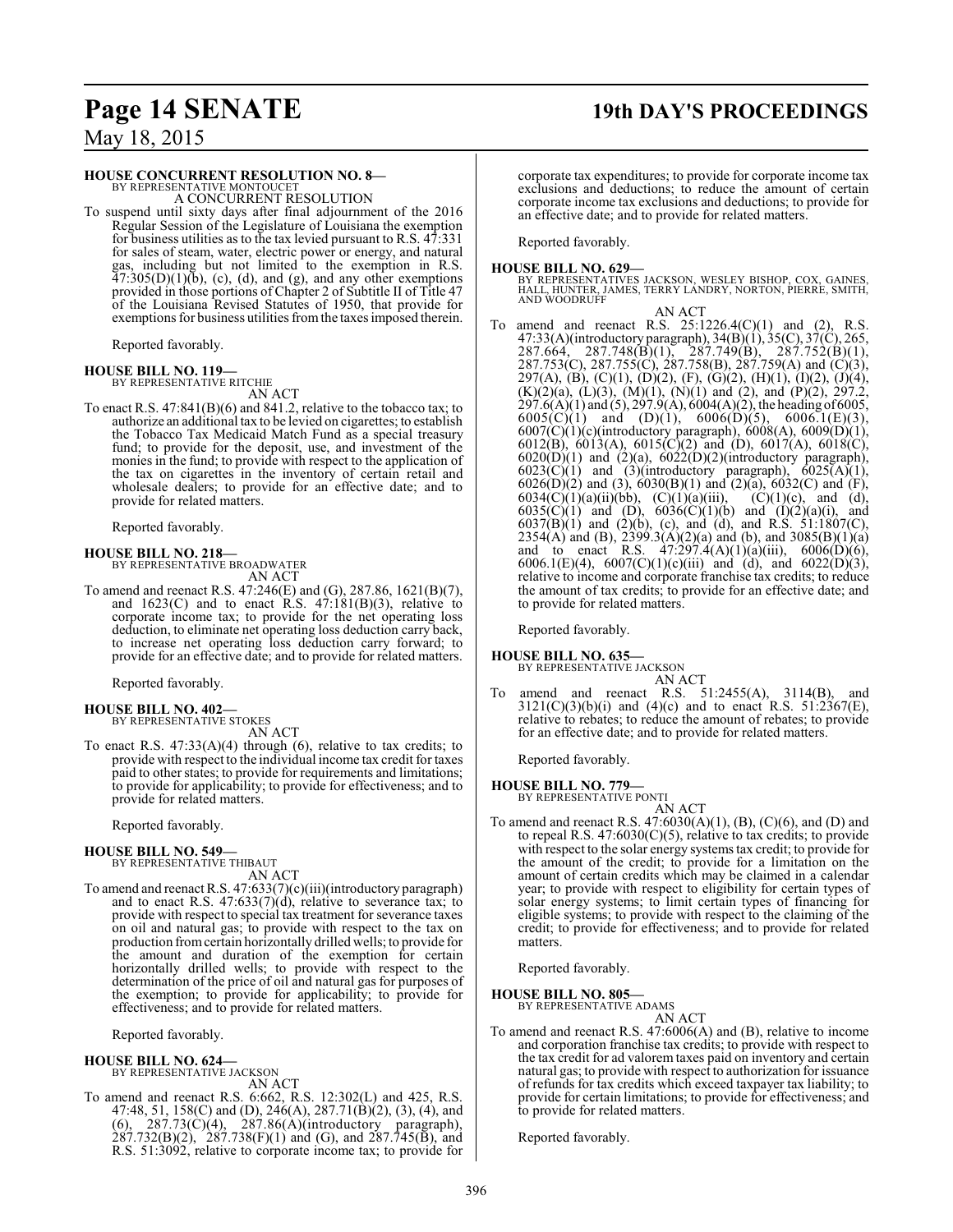# **19th DAY'S PROCEEDINGS Page 15 SENATE** May 18, 2015

**HOUSE BILL NO. 829—**

BY REPRESENTATIVES ROBIDEAUX, BARROW, HENRY BURNS, HUNTER, AND PATRICK WILLIAMS AN ACT

To amend and reenact R.S. 47:6007(B), (C)(1)(introductory paragraph), (c), and (d) and (2), and  $(D)(4)(ii)(aa)$  and to enact R.S.  $47:6007(\text{C})(1)(\text{e})$ , relative to income tax credits; to provide with respect to the motion picture investor tax credit; to provide for certain definitions; to provide for the certification of credits; to authorize credits for certain investors; to authorize a credit for certain state certified productions which employ certain residents; to authorize a credit for investments on certain music; to provide for an annual program cap on the tax credit; to provide for a cap on certain productions; to provide for the transfer of credits; to provide for use of the monies collected as a result of the application fee; to provide for tax credit requirements and limitations; to provide for an effective date; and to provide for related matters.

Reported favorably.

Respectfully submitted, NEIL RISER Chairman

#### **REPORT OF COMMITTEE ON**

#### **TRANSPORTATION, HIGHWAYS AND PUBLIC WORKS**

Senator Robert Adley, Chairman on behalf of the Committee on Transportation, Highways and Public Works, submitted the following report:

#### May 14, 2015

To the President and Members of the Senate:

I am directed by your Committee on Transportation, Highways and Public Works to submit the following report:

#### **SENATE BILL NO. 282—** BY SENATOR MORRELL

AN ACT

To repeal R.S. 38:330.12.1(C)(6), (7), and (8), relative to the Non-Flood Protection Asset Management Authority; to repeal the appointment of certain members; and to provide for related matters.

Reported favorably.

### **HOUSE CONCURRENT RESOLUTION NO. 66—** BY REPRESENTATIVE HODGES

A CONCURRENT RESOLUTION

To continue the Comite River Diversion Canal Project Task Force that was created pursuant to House Concurrent Resolution No. 51 of the 2014 Regular Session of the Legislature of Louisiana to study and make recommendations on actions necessary to complete the construction of the Comite River Diversion Canal Project.

Reported with amendments.

#### **HOUSE BILL NO. 94—**

BY REPRESENTATIVES JONES, BROWN, GISCLAIR, GUINN, HILL, HOWARD, LEOPOLD, RICHARD, AND ST. GERMAIN AN ACT

To enact R.S. 38:329.3(J) and (K), relative to the powers and duties of the St. Mary Levee District; to transfer all rights and obligations from contractual agreements with the United States Department of the Army relating to levee, floodwall, and floodgate property situated within St. Mary Parish to the St. Mary Levee District; to provide the authority for the St. Mary Levee District Board of Commissioners to serve as the nonfederal, local sponsor for all federal levee, floodwall, and flood control structures within St. Mary Parish; and to provide for related matters.

Reported with amendments.

**HOUSE BILL NO. 140—**<br>BY REPRESENTATIVE JEFFERSON AND SENATOR GALLOT AND<br>REPRESENTATIVES HILL, HONORE, TERRY LANDRY, LEBAS,<br>LEOPOLD, MACK, AND NORTON AND SENATOR BROWN AN ACT

To designate the interchange of Interstate Highway 20 and Louisiana Highway 149 in Lincoln Parish in memory of former State Representative Pinkie Wilkerson; and to provide for related matters.

Reported with amendments.

#### **HOUSE BILL NO. 327—** BY REPRESENTATIVE DOVE

AN ACT

To amend and reenact R.S. 38:291(T)(2)(a)(introductory paragraph) and (i), (b) and (c), and (4) and to enact R.S.  $38:291(T)(2)(d)$ , relative to the membership of the North Lafourche Conservation, Levee and Drainage District; to provide relative to the number of board commissioners; to provide for lengths of terms for board members; to remove requirement that members of the board of commissioners be from certain areas; to provide for a definition of a quorum; to provide for an effective date; and to provide for related matters.

Reported favorably.

#### **HOUSE BILL NO. 420—**

BY REPRESENTATIVE HENRY BURNS AN ACT

To designate certain portions of Louisiana highways to honor the public service of Louisiana citizens; to designate a portion of Louisiana Highway 72 as "Private First Class Joshua C. Burrows Drive"; and to designate a portion of U.S. Highway 80 as "Sergeant Craig Nelson Memorial Highway".

Reported with amendments.

# **HOUSE BILL NO. 529—** BY REPRESENTATIVE MILLER

AN ACT To amend and reenact R.S. 38:334(A), relative to expenditures of taxes collected by the Lafourche Basin Levee District from property in St. Charles Parish located west of the Mississippi River; to provide that certain provisions of law relating to expenditures of taxes collected by the Lafourche Basin Levee District from property in St. Charles Parish located west of the Mississippi River shall not apply in certain circumstances; and to provide for related matters.

Reported favorably.

#### **HOUSE BILL NO. 656—**

BY REPRESENTATIVE HARRISON AN ACT

To amend and reenact R.S. 33:140.62(A)(3) and (4), relative to state planning and development districts; to move St. Mary Parish to a new district; and to provide for related matters.

Reported favorably.

Respectfully submitted, ROBERT ADLEY Chairman

#### **Reconsideration**

The vote by which Senate Bill No. 112 failed to pass on Thursday, May 14, 2015, was reconsidered.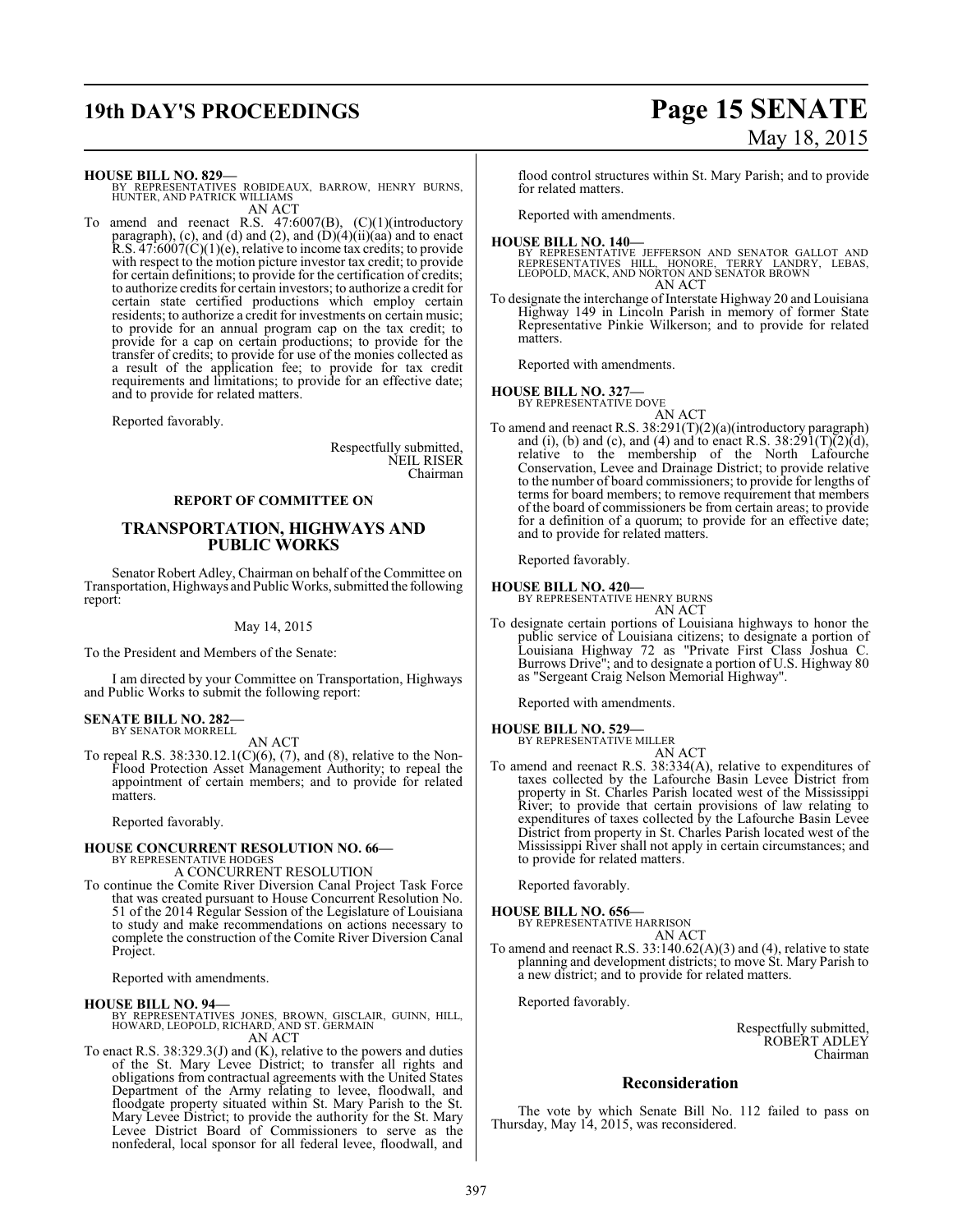### May 18, 2015

#### **SENATE BILL NO. 112—** BY SENATOR GALLOT

AN ACT

To enact R.S. 26:601, relative to alcoholic beverage sales; to authorize the governing authority of Rapides Parish to hold an election to allow certain restaurants and liquor retailers to sell alcohol; to provide for definitions; to provide for the election and ballot language; and to provide for related matters.

On motion of Senator Gallot, the bill was read by title and returned to the Calendar, subject to call.

### **Senate Bills and Joint Resolutions on Third Reading and Final Passage**

### **SENATE BILL NO. 113—** BY SENATOR GALLOT

AN ACT

To amend and reenact R.S. 37:2353(A)(3), (4), (5) and (6), 2354(E), 2356(G), and 2365(D) and to enact R.S. 37:2353(A)(7), relative to the State Board of Examiners of Psychologists; to provide for eligibility of board members; to provide relative to qualification of certain licensees; to provide for maintenance of records; to provide for certain terms, conditions, procedures, requirements, and effects; and to provide for related matters.

### **Floor Amendments**

Senator Martiny sent up floor amendments.

#### **SENATE FLOOR AMENDMENTS**

Amendments proposed by Senator Martiny on behalf of the Legislative Bureau to Engrossed Senate Bill No. 113 by Senator Gallot

#### AMENDMENT NO. 1

On page 3, line 13, following "residence," and before "which" delete "and"

### AMENDMENT NO. 2

On page 3, line 14, following "provided" and before "**,**" change "herein" to "**in this Subsection**"

On motion of Senator Martiny, the amendments were adopted.

### **Floor Amendments**

Senator Claitor proposed the following amendments.

#### **SENATE FLOOR AMENDMENTS**

Amendments proposed by Senator Claitor to Engrossed Senate Bill No. 113 by Senator Gallot

#### AMENDMENT NO. 1 On page 1, line 14, delete "**in Louisiana**"

On motion of Senator Claitor, the amendments were adopted.

The bill was read by title. Senator Gallot moved the final passage of the amended bill.

### **ROLL CALL**

The roll was called with the following result:

#### YEAS

| Mr. President | Erdey     | Peacock   |
|---------------|-----------|-----------|
| Adley         | Gallot    | Perry     |
| Allain        | Guillory  | Peterson  |
| Amedee        | Heitmeier | Riser     |
| Appel         | Johns     | Smith, G. |

Broome Kostelka Smith, J. Brown LaFleur<br>Buffington Long Buffington Long Thompson<br>Chabert Martiny Walsworth Claitor Mills Ward<br>Cortez Morrell White Cortez Morrell<br>Crowe Morrish Morrish Donahue Murray Total - 37

Martiny Walsworth<br>Mills Ward

NAYS

ABSENT

Dorsey-Colomb Nevers Total - 2

Total - 0

The Chair declared the amended bill was passed, ordered reengrossed and sent to the House. Senator Gallot moved to reconsider the vote by which the bill was passed and laid the motion on the table.

#### **SENATE BILL NO. 171—** BY SENATOR MORRISH

AN ACT

To amend and reenact R.S. 22:453(B) and (C), 458, and 459(A) and to enact R.S. 22:452(4) and  $(5)$ , 454(C), and 458.1, relative to group self-insurers; to define certain terms; to provide for the amount of insolvency deposit; to provide certain requirements for self-insured trusts; to provide for excess stop-loss coverage; to provide with respect to the requirements to obtain a certificate of authority to operate a self-insured trust plan; and to provide for related matters.

On motion of Senator Morrish, the bill was read by title and returned to the Calendar, subject to call.

### **SENATE BILL NO. 193—**<br>BY SENATOR THOMPSON

AN ACT To amend and reenact R.S. 33:9038.31(2) and (3) and to enact R.S. 33:9038.68, relative to special districts; to create the Walnut Street Special District; to provide for the governance and the powers and duties of the district, including tax, bond, and tax increment finance authority; and to provide for related matters.

#### **Floor Amendments**

Senator Thompson proposed the following amendments.

#### **SENATE FLOOR AMENDMENTS**

Amendments proposed by Senator Thompson to Engrossed Senate Bill No. 193 by Senator Thompson

AMENDMENT NO. 1

On page 4, line 15, after "**purchase,**" delete the remainder of the line and insert "**or lease such property**"

On motion of Senator Thompson, the amendments were adopted.

The bill was read by title. Senator Thompson moved the final passage of the amended bill.

### **ROLL CALL**

The roll was called with the following result:

#### YEAS

| Mr. President | Donahue | Morrish |
|---------------|---------|---------|
| Adley         | Erdey   | Murray  |
| Allain        | Gallot  | Peacock |

398

# **Page 16 SENATE 19th DAY'S PROCEEDINGS**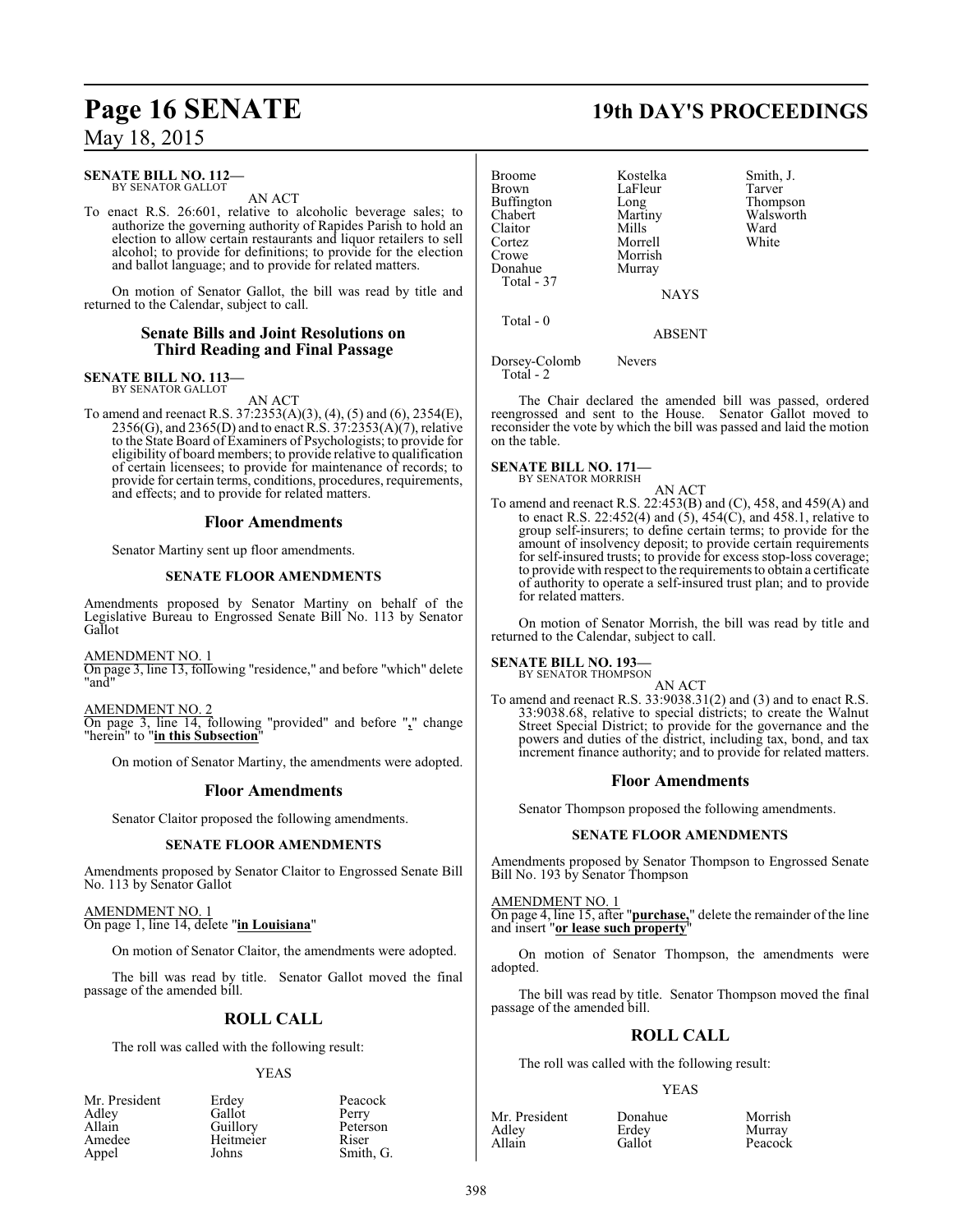# **19th DAY'S PROCEEDINGS Page 17 SENATE**

| Amedee        | Guillory    | Perry     |
|---------------|-------------|-----------|
| Appel         | Heitmeier   | Riser     |
| <b>Broome</b> | Johns       | Smith, G. |
| Brown         | Kostelka    | Smith, J. |
| Buffington    | LaFleur     | Tarver    |
| Chabert       | Long        | Thompson  |
| Claitor       | Martiny     | Walsworth |
| Cortez        | Mills       | Ward      |
| Crowe         | Morrell     | White     |
| Total $-36$   |             |           |
|               | <b>NAYS</b> |           |
| Total - 0     |             |           |

### ABSENT

| Dorsey-Colomb | <b>Nevers</b> | Peterson |
|---------------|---------------|----------|
| Total $-3$    |               |          |

The Chair declared the amended bill was passed, ordered reengrossed and sent to the House. Senator Thompson moved to reconsider the vote by which the bill was passed and laid the motion on the table.

#### **SENATE BILL NO. 250—** BY SENATOR JOHNS

AN ACT

To enact Part II-A of Chapter 1 of Title 32 of the Louisiana Revised Statutes of 1950, to be comprised of R.S. 32:26, relative to motor vehicles and traffic regulation; to create the Statewide Motor Vehicle Theft and Uninsured Motorists Identification Program; to provide relative to a pilot program using automatic license plate recognition systems to identify stolen vehicles and uninsuredmotorists; to provide definitions; to provide penalties; and to provide for related matters.

#### **Floor Amendments**

Senator Martiny sent up floor amendments.

#### **SENATE FLOOR AMENDMENTS**

Amendments proposed by Senator Martiny on behalf of the Legislative Bureau to Engrossed Senate Bill No. 250 by Senator Johns

| AMENDMENT NO. 1                                                                        |  |  |
|----------------------------------------------------------------------------------------|--|--|
| On page 2, line 5, following " <b>motorists</b> " and before " <b>and</b> " delete "," |  |  |
|                                                                                        |  |  |

AMENDMENT NO. 2 On page 2, line 19, following "**and**" and before "**in**" insert "**,**"

AMENDMENT NO. 3

On page 2, line 20, following "**program**" and before "**participating**" insert "**,**"

AMENDMENT NO. 4 On page 3, line 8, following "**purpose"**" and before "**for**" insert "**,**"

AMENDMENT NO. 5 On page 3, line 8, following "**agencies**" and before "**means**" insert "**,**"

AMENDMENT NO. 6 On page 3, line 11, following "**purpose"**" and before "**for**" insert "**,**"

### AMENDMENT NO. 7

On page 3, line 12, following "**agencies**" and before "**includes**" insert "**,**"

#### AMENDMENT NO. 8

On page 3, line 21, following "**system**" and before the end of the line delete "**,**"

# May 18, 2015

#### AMENDMENT NO. 9

On page 4, line 5, following "**program**" and before "**and**" delete "**,**"

AMENDMENT NO. 10 On page 4, line 25, following "**services**" and before "**shall**" insert "**,**"

#### AMENDMENT NO. 11

On page 5, line 7, following "**Section,**" and before "**determination**" change "**such**" to "**that**"

#### AMENDMENT NO. 12

On page 5, line 14, following "**operated.**" and before "**affidavit**" change "**Such**" to "**The**"

AMENDMENT NO. 13

On page 6, line 4, following "**purpose**" and before "**or**" delete "**,**"

On motion of Senator Martiny, the amendments were adopted.

#### **Floor Amendments**

Senator Johns proposed the following amendments.

#### **SENATE FLOOR AMENDMENTS**

Amendments proposed by Senator Johns to Engrossed Senate Bill No. 250 by Senator Johns

AMENDMENT NO. 1 On page 1, lines 3 and 10, change "R.S. 32:26" to "R.S. 32:46"

AMENDMENT NO. 2 On page 1, line 13, change "**§26.**" to "**§46.**"

On motion of Senator Johns, the amendments were adopted.

The bill was read by title. Senator Johns moved the final passage of the amended bill.

### **ROLL CALL**

The roll was called with the following result:

#### YEAS

| Mr. President<br>Adley<br>Allain<br>Amedee<br>Appel<br><b>Broome</b><br>Brown<br>Buffington<br>Chabert<br>Cortez<br>Crowe<br>Total - 33 | Donahue<br>Erdey<br>Gallot<br>Guillory<br>Heitmeier<br>Johns<br>Kostelka<br>LaFleur<br>Long<br>Martiny<br>Mills | Morrish<br>Murray<br>Peacock<br>Riser<br>Smith, G.<br>Smith, J.<br>Tarver<br>Thompson<br>Walsworth<br>Ward<br>White |
|-----------------------------------------------------------------------------------------------------------------------------------------|-----------------------------------------------------------------------------------------------------------------|---------------------------------------------------------------------------------------------------------------------|
|                                                                                                                                         | <b>NAYS</b>                                                                                                     |                                                                                                                     |
| Claitor<br>Total - 3                                                                                                                    | Perry                                                                                                           | Peterson                                                                                                            |
|                                                                                                                                         | <b>ABSENT</b>                                                                                                   |                                                                                                                     |
| Dorsey-Colomb<br>Total - 3                                                                                                              | Morrell                                                                                                         | <b>Nevers</b>                                                                                                       |

The Chair declared the amended bill was passed, ordered reengrossed and sent to the House. Senator Johns moved to reconsider the vote by which the bill was passed and laid the motion on the table.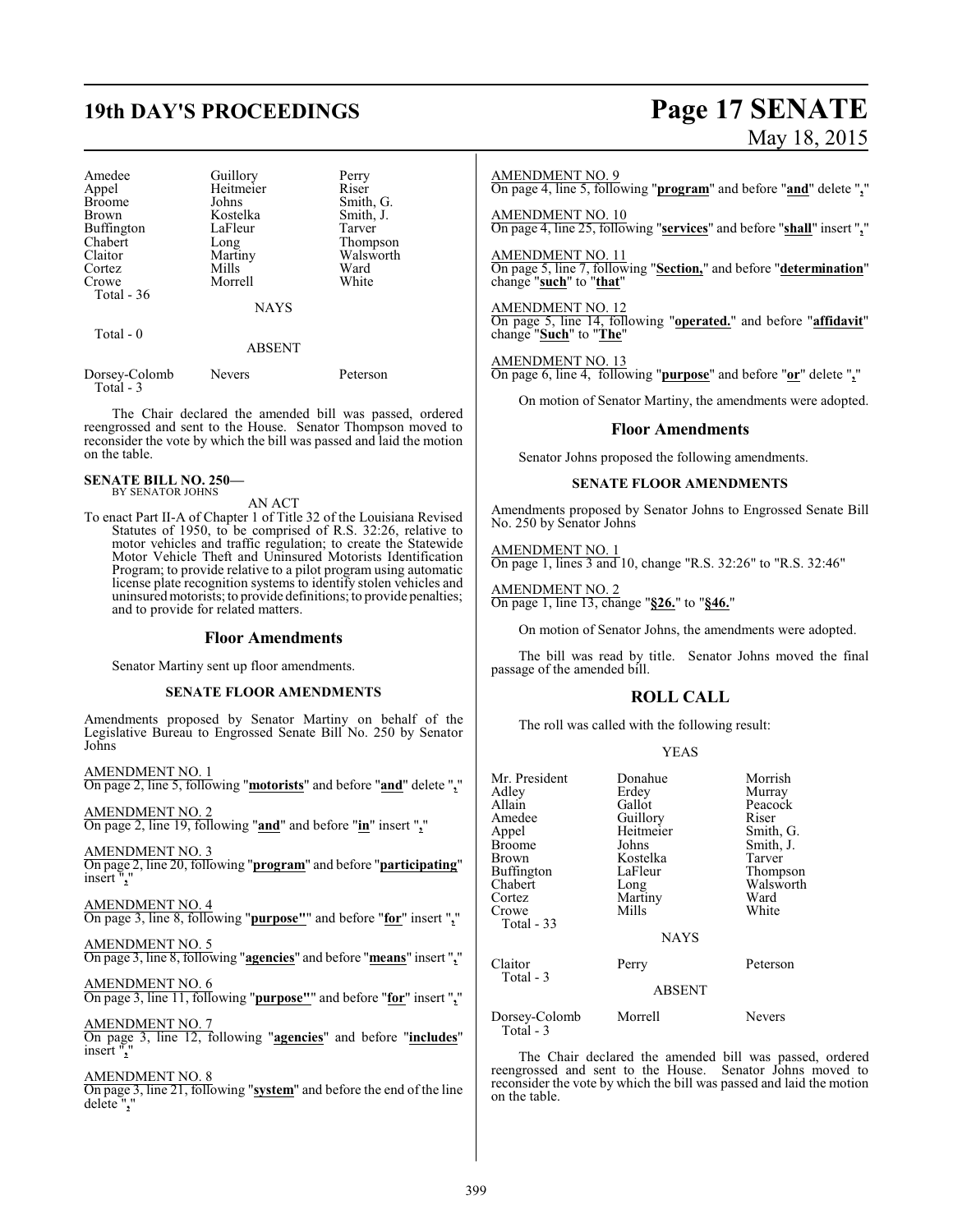## **Page 18 SENATE 19th DAY'S PROCEEDINGS**

May 18, 2015

### **Rules Suspended**

Senator Murray asked for and obtained a suspension of the rules to revert to the Morning Hour.

#### **Introduction of Senate Resolutions**

#### **SENATE RESOLUTION NO. 125—** BY SENATOR NEVERS

A RESOLUTION

To designate May 20, 2015, as "LouisianaChildren.org Day" at the Louisiana State Capitol and to recognize the efforts of LouisianaChildren.org in striving to give every child in Louisiana the opportunity to thrive.

The resolution was read by title and placed on the Calendar for a second reading.

#### **SENATE RESOLUTION NO. 126—** BY SENATOR NEVERS

A RESOLUTION

To commend Carol "Fran" Nevers on being named the Louisiana CASA DCFS Staff Member of the Year, and for the leadership, spirit of collaboration, and compassion demonstrated by her consistent service over two decades to the abused and neglected children of Washington and St. Tammany Parishes.

The resolution was read by title and placed on the Calendar for a second reading.

#### **Privilege Report of the Committee on Senate and Governmental Affairs**

### **ENROLLMENTS**

Senator Amedee, Chairman on behalf of the Committee on Senate and Governmental Affairs, submitted the following report:

May 18, 2015

To the President and Members of the Senate:

I am directed by your Committee on Senate and Governmental Affairs to submit the following report:

The following Senate Resolutions have been properly enrolled:

#### **SENATE RESOLUTION NO. 17—**

BY SENATOR BROOME A RESOLUTION

To commend the Volunteer Louisiana Commission for its support of national service and volunteerism in Louisiana.

#### **SENATE RESOLUTION NO. 76—** BY SENATOR BROOME

A RESOLUTION

To commend Leonard Augustus Jr. for his contributions to the fine arts.

#### **SENATE RESOLUTION NO. 77—**

BY SENATORS PEACOCK, ADLEY, ALARIO, ALLAIN, AMEDEE, BROOME, BROWN, BUFFINGTON, CHABERT, CLAITOR, CORTÉZ, CROWE, DONAHUE, DORSEY-COLOMB, ERDEY, GALLOT,<br>CORTÉZ, CROWE, DONAHUE, DORSEY-COLOMB, ERDEY, GALLOT,<br>GUILLORY, HEITMEI

To commend and congratulate the 2<sup>nd</sup> Bomb Wing of Barksdale Air Force Base on being awarded the 2014 Brigadier General Frederick W. Castle Award for best bomber wing in Air Force Global Strike Command.

#### **SENATE RESOLUTION NO. 78—**

BY SENATORS PEACOCK, ADLEY, ALARIO, ALLAIN, AMEDEE,<br>APPEL, BROOME, BROWN, BUFFINGTON, CHABERT, CLAITOR,<br>CORTEZ, CROWE, DONAHUE, DORSEY-COLOMB, ERDEY, GALLOT,<br>GUILLORY, HEITMEIER, JOHNS, KOSTELKA, LAFLEUR, LONG,<br>MARTINY, MI A RESOLUTION

To express the sincere and heartfelt condolences of the Senate of the Legislature ofLouisiana upon the death ofCaddo Parish District Attorney, Charles Rex Scott II.

#### **SENATE RESOLUTION NO. 79—** BY SENATOR APPEL

A RESOLUTION

To urge and request the Board of Elementary and Secondary Education, the Department of Education, and local school boards to recognize that dyslexia has significant educational implications that must be addressed.

**SENATE RESOLUTION NO. 81—**<br>BY SENATORS CORTEZ, ALLAIN, GUILLORY, LAFLEUR, MILLS,<br>MORRISH AND PERRY A RESOLUTION

To commend and congratulate Cindy Landry for her strong dedication and hard work in the Special Olympics Louisiana Program and as a tennis coach in the 2014 Special Olympics USA Games.

#### **SENATE RESOLUTION NO. 82—**

BY SENATORS CORTEZ, ALLAIN, GUILLORY, LAFLEUR, MILLS, MORRISH AND PERRY

A RESOLUTION To commend and congratulate Mike Rhodes for his strong dedication and hard work in the Special Olympics Louisiana Program and as an athletics coach in the 2014 Special Olympics USA Games.

**SENATE RESOLUTION NO. 83—**

BY SENATORS CORTEZ, ALLAIN, GUILLORY, LAFLEUR, MILLS, MORRISH AND PERRY A RESOLUTION

To commend and congratulate Landa Gann for her strong dedication and hard work in the Special Olympics Louisiana Program and as an athletics coach in the 2014 Special Olympics USA Games.

**SENATE RESOLUTION NO. 84—** BY SENATORS CORTEZ, ALLAIN, GUILLORY, LAFLEUR, MILLS, MORRISH AND PERRY A RESOLUTION

To commend and congratulate Jason Journet for his strong dedication and hard work in the Special Olympics Louisiana Program and as a basketball athlete in the 2014 Special Olympics USA Games.

#### **SENATE RESOLUTION NO. 85—**

BY SENATORS CORTEZ, ALLAIN, GUILLORY, LAFLEUR, MILLS, MORRISH AND PERRY A RESOLUTION

To commend and congratulate Patty Lagron for her strong dedication and hard work in the Special Olympics Louisiana Program and as a basketball coach in the 2014 Special Olympics USA Games.

#### **SENATE RESOLUTION NO. 86—** BY SENATOR CROWE

A RESOLUTION

To express the sincere condolences of the Senate of the Legislature of Louisiana upon the death of James Dawson Harrison, D.D.S.

#### **SENATE RESOLUTION NO. 87—**

BY SENATOR PERRY

A RESOLUTION To commend Caroline Broussard of Abbeville upon being named a member of the Tiger Twelve Class of 2015 by the Louisiana State University Office of the Dean of Students.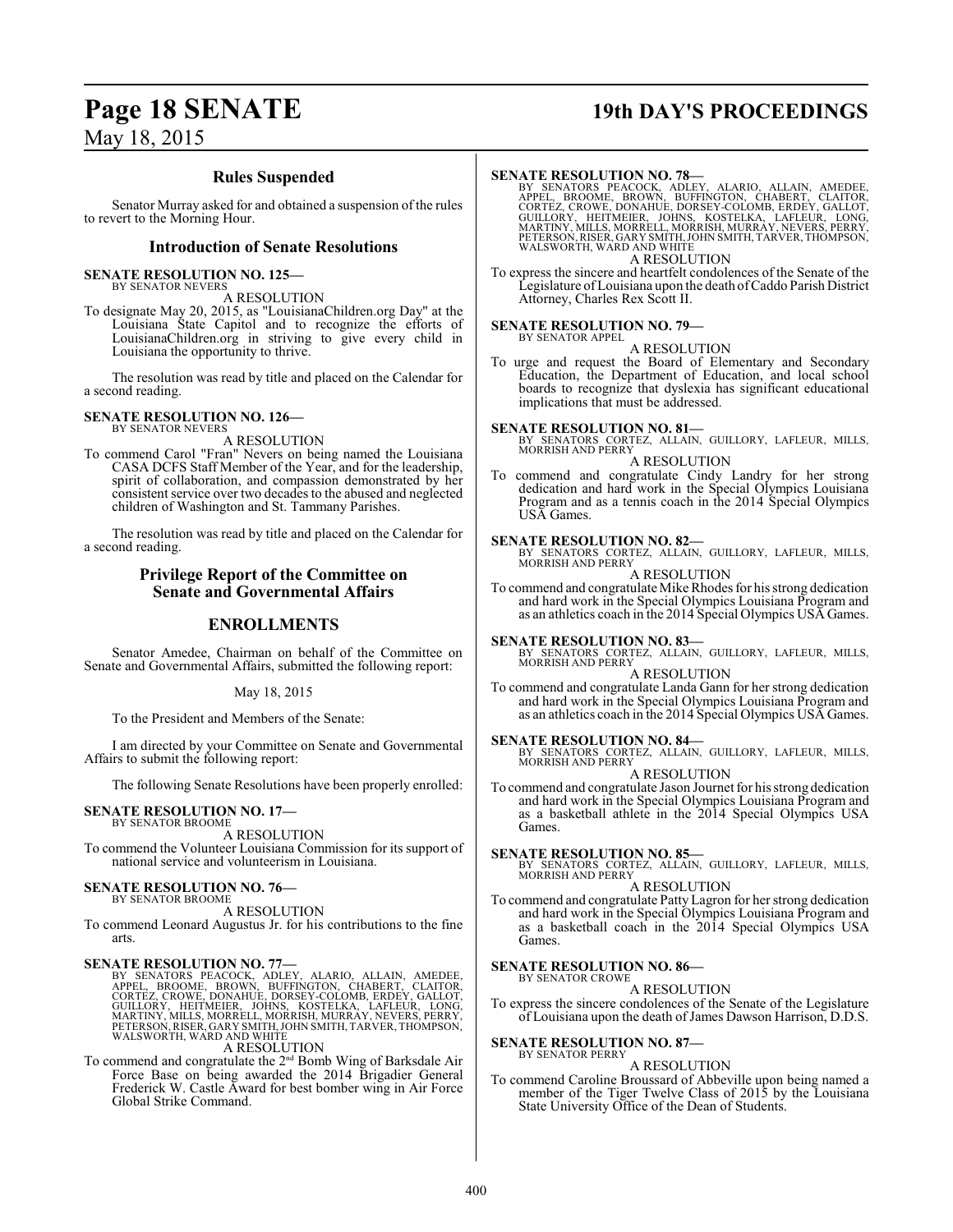# **19th DAY'S PROCEEDINGS Page 19 SENATE**

# May 18, 2015

#### **SENATE RESOLUTION NO. 72—** BY SENATOR DONAHUE

A RESOLUTION To commend commercial real estate developer James E. Maurin for being named as Tulane's Outstanding Entrepreneur of the Year.

**SENATE RESOLUTION NO. 74—**<br>BY SENATORS MURRAY, ADLEY, ALARIO, ALLAIN, AMEDEE, APPEL,<br>BROOME, BROWN, BUFFINGTON, CHABERT, CLAITOR, CORTEZ,<br>CROWE, DONAHUE, DORSEY-COLOMB, ERDEY, GALLOT, GUILLORY, HEITMEIER, JOHNS, KOSTELKA, LAFLEUR, LONG, MARTINY, MILLS,<br>MORRELL, MORRISH, NEVERS, PEACOCK, PERRY, PETERSON, RISER,<br>GARY SMITH, JOHN SMITH, TARVER, THOMPSON, WALSWORTH, WARD AND WHITE

#### A RESOLUTION

To express the sincere condolences of the Senate of the Legislature of Louisiana upon the death of Emilo Joseph "Monk" Dupre'.

#### **SENATE RESOLUTION NO. 75—**

BY SENATOR BROOME A RESOLUTION

To commend Shirley Lee Davis Holliday upon the celebration of her seventieth birthday.

**SENATE RESOLUTION NO. 90—** BY SENATORS THOMPSON AND RISER

A RESOLUTION To recognize May 5, 2015, as "Bankers Day" at the Louisiana State Capitol.

#### **SENATE RESOLUTION NO. 91—**

BY SENATORS GARY SMITH AND WARD

A RESOLUTION To designate May 5, 2015, as "Louisiana Chemical Industry Day".

#### **SENATE RESOLUTION NO. 88—** BY SENATOR MILLS

A RESOLUTION To commend Michael Joseph Ducrest for achieving the rank of Eagle Scout of Boy Scouts of America.

#### **SENATE RESOLUTION NO. 89—**

BY SENATOR JOHNS A RESOLUTION To designate May 3 through May 9, 2015, as "Arson Awareness Week" in the state of Louisiana.

**SENATE RESOLUTION NO. 92—** BY SENATORS LONG, GALLOT, KOSTELKA AND RISER A RESOLUTION

To commend and congratulate the Holy Savior Menard Central High School Lady Eagles softball team on a memorable season winning the Class 2A state championship title.

#### **SENATE RESOLUTION NO. 93—** BY SENATOR LONG

A RESOLUTION

To commend Maxine Roge' Johnson on fifty years of service to Northwestern State University of Louisiana.

#### **SENATE RESOLUTION NO. 94—** BY SENATOR CHABERT

A RESOLUTION

To commend Nicholls State University senior biology student Anthony Naquin for being selected to present his research as part of the recent Posters on the Hill exhibition in Washington D.C.

**SENATE RESOLUTION NO. 95—** BY SENATORS DORSEY-COLOMB, BROOME AND PETERSON A RESOLUTION

To commend and congratulate Loretta Lynch on being the first African-American woman to be sworn in as Attorney General of the United States.

#### **SENATE RESOLUTION NO. 97—**

BY SENATOR CLAITOR A RESOLUTION

To commend and congratulate John L. Bennett for more than thirty years of outstanding accomplishments in education, hisinspiring leadership of the faculty and students of St. Aloysius Catholic School and for his dedicated public service as a member of the State Board of Elementary and Secondary Education.

#### **SENATE RESOLUTION NO. 98—**

BY SENATOR CHABERT A RESOLUTION

To recognize Thursday, May 7, 2015, as "Nicholls State University Day" at the Louisiana State Capitol.

# **SENATE RESOLUTION NO. 99—** BY SENATORS PEACOCK AND BUFFINGTON

A RESOLUTION

To express the sincere condolences of the Senate of the Legislature of Louisiana upon the death of Captain Shreve High School coach, Richard Alan Lary.

#### **SENATE RESOLUTION NO. 101—** BY SENATOR MARTINY

A RESOLUTION

To recognize May 11, 2015, as "Louisiana Association of Chambers of Commerce Executives (LACCE) Day" at the Louisiana State Capitol.

#### **SENATE RESOLUTION NO. 105—** BY SENATOR CLAITOR

A RESOLUTION

To express the sincere condolences of the Senate of the Legislature of Louisiana upon the passing of Raymond E. "Ray" Tangney.

#### **SENATE RESOLUTION NO. 106-**

BY SENATOR WALSWORTH

A RESOLUTION To designate May 12, 2015, as "Y Day in Louisiana".

### **SENATE RESOLUTION NO. 96—**

BY SENATOR RISER A RESOLUTION

To designate May 10 through May 16, 2015, as "Police Week" in the state of Louisiana.

#### **SENATE RESOLUTION NO. 100—** BY SENATOR MURRAY

A RESOLUTION

To express the sincere condolences of the Senate of the Legislature of Louisiana upon the death of Dardanella Gabrielle Darensbourg Hamilton, wife, daughter, mother, civic and community leader and friend.

#### **SENATE RESOLUTION NO. 102—** BY SENATOR BROOME

A RESOLUTION

To express the sincere condolences of the Senate of the Legislature of Louisiana upon the death of long-time Baton Rouge community leader, Irwin Richard "Dick" Schneider.

#### **SENATE RESOLUTION NO. 103—** BY SENATOR NEVERS

#### A RESOLUTION

To commend Mary Grace Brister Jackson upon the celebration of her 87th birthday.

**SENATE RESOLUTION NO. 104—** BY SENATORS NEVERS, ALARIO, DONAHUE, ERDEY AND WHITE A RESOLUTION

To commend the Honorable Gordon Burgess, Tangipahoa Parish President, for his years of meritorious public service to the citizens of Tangipahoa Parish, the state of Louisiana, and the nation, and to recognize his many accomplishments.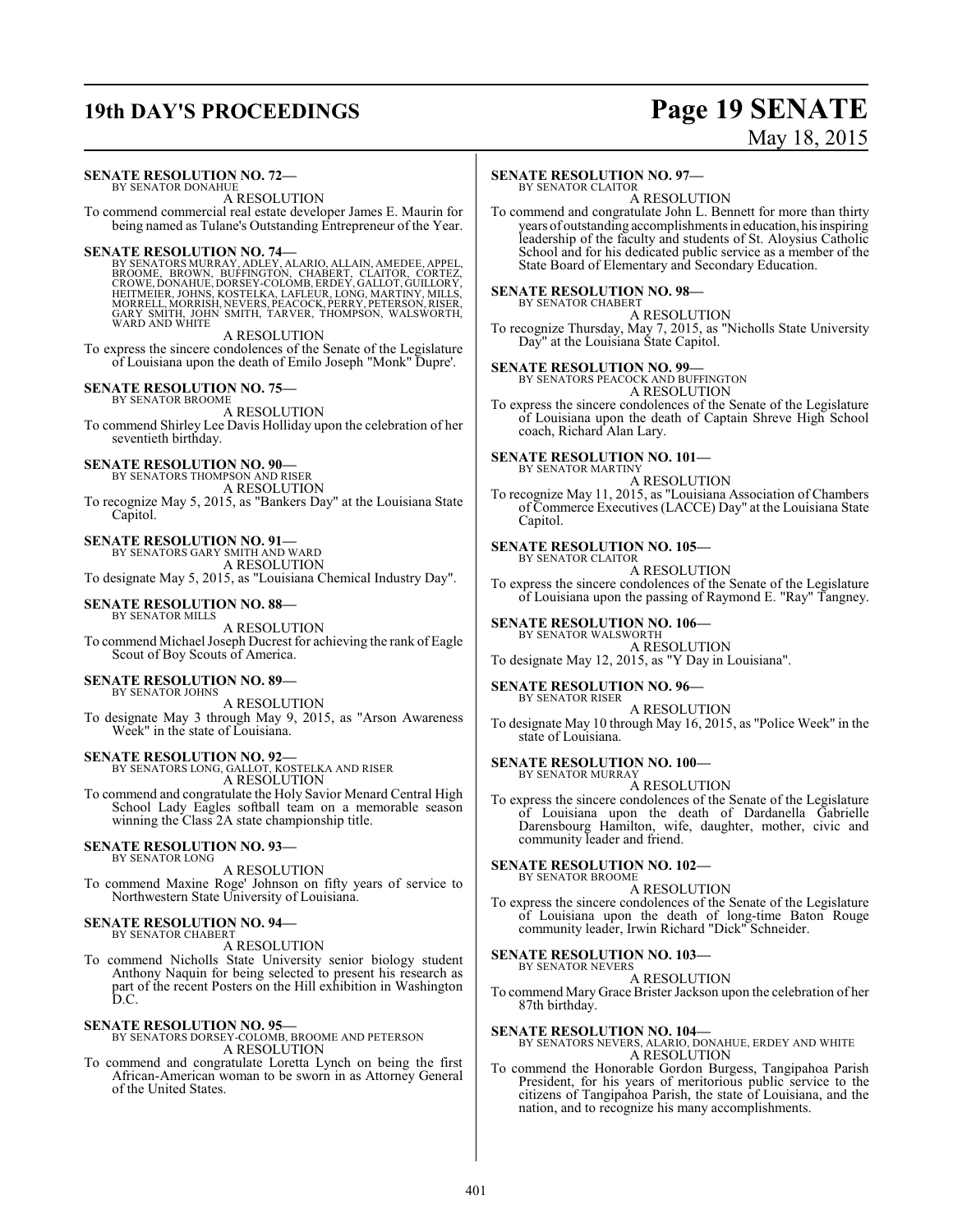### May 18, 2015

#### **SENATE RESOLUTION NO. 107—**

BY SENATOR MORRISH A RESOLUTION

To commend the Louisiana Orthopaedic Association and to recognize Tuesday, May 12, 2015, as "Louisiana Orthopaedic Day" at the Louisiana State Capitol.

# **SENATE RESOLUTION NO. 73—** BY SENATORS WHITE AND PEACOCK

A RESOLUTION

To urge and request Governor Bobby Jindal to issue an executive order directing state agencies and local governments to continue to support the Louisiana State Use Program, managed by Employment Development Services.

# **SENATE RESOLUTION NO. 111—** BY SENATORS THOMPSON AND WALSWORTH

A RESOLUTION

To designate June 3, 2015, as "4-H Day" at the legislature and commend the state 4-H officers.

# **SENATE RESOLUTION NO. 112—** BY SENATOR BROOME

A RESOLUTION

To commend and congratulate The Life of a Single Mom Ministries for its many accomplishments and positive effect on the lives of single moms on the occasion of its Third Annual TLSM Impact Luncheon.

# **SENATE RESOLUTION NO. 113—** BY SENATOR BROOME

A RESOLUTION

To designate Wednesday, May 13, 2015, as "Louisiana Housing Alliance Day" at the Louisiana State Capitol.

> Respectfully submitted, "JODY" AMEDEE Chairman

The foregoing Senate Resolutions were signed by the President of the Senate and presented to the Secretary of State by the Secretary.

#### **Privilege Report of the Committee on Senate and Governmental Affairs**

### **ENROLLMENTS**

Senator Amedee, Chairman on behalf of the Committee on Senate and Governmental Affairs, submitted the following report:

May 18, 2015

To the President and Members of the Senate:

I am directed by your Committee on Senate and Governmental Affairs to submit the following report:

The following Senate Concurrent Resolutions have been properly enrolled:

### **SENATE CONCURRENT RESOLUTION NO. 50—**

BY SENATOR BROWN AND REPRESENTATIVE GAINES A CONCURRENT RESOLUTION

To support the efforts of the St. John the Baptist Parish Council and the St. John the Baptist Board of Library Control to rename the Reserve Branch Library in St. John the Baptist Parish as the Leroy D. Williams Public Library.

# **SENATE CONCURRENT RESOLUTION NO. 82—** BY SENATOR MURRAY

A CONCURRENT RESOLUTION

To encourage business owners and residents of Louisiana to take all measures to ensure the safety of their property, including considering the installation of security cameras to enhance

## **Page 20 SENATE 19th DAY'S PROCEEDINGS**

safety, deter crime, and otherwise provide for the protection of their property.

SENATE CONCURRENT RESOLUTION NO. 93-BY SENATORS MORRISH, ADLEY, ALLAIN, AMEDEE, APPEL, BROOME, BROWN, BUFFINGTON, CHABERT, CLAITOR, CORTEZ, CROWE, DONAHUE, ERDEY, GALLOT, GUILLORY, HEITMEIER, JOHNS, KOSTELKA, LAFLEUR, LONG A CONCURRENT RESOLUTION

To commend local school boards and superintendents throughout the state for their service and dedication to the education of the children of Louisiana and for the pivotal role they play in producing excellent public education.

### **SENATE CONCURRENT RESOLUTION NO. 95—**

BY SENATOR THOMPSON A CONCURRENT RESOLUTION

To urge and request the Louisiana Department of Education to study the feasibility of requiring public school governing authorities to encourage and assist high school seniors and their parents to complete the Free Application for Federal Student Aid.

> Respectfully submitted, "JODY" AMEDEE Chairman

The foregoing Senate Concurrent Resolutions were signed by the President of the Senate.

### **Message to the Secretary of State**

### **SIGNED SENATE CONCURRENT RESOLUTIONS**

May 18, 2015

To the Honorable Secretary of State:

The President of the Senate and the Speaker of the House of Representatives have signed the following Senate Concurrent Resolution:

# **SENATE CONCURRENT RESOLUTION NO. 61—**<br>BY SENATOR MILLS AND REPRESENTATIVE HUVAL<br>A CONCURRENT RESOLUTION

To commend Louisiana native Jake C. Delhomme for being selected to the Louisiana Sports Hall of Fame.

# **SENATE CONCURRENT RESOLUTION NO. 60—** BY SENATOR LONG AND REPRESENTATIVE COX

A CONCURRENT RESOLUTION

To commend Frank Brothers on being named to the 2015 Louisiana Sports Hall of Fame Induction Class.

# **SENATE CONCURRENT RESOLUTION NO. 62—** BY SENATOR LONG AND REPRESENTATIVE HOFFMANN

A CONCURRENT RESOLUTION

To commend The Gideons International for its contributions and the role it has played in Louisiana and in supporting the Louisiana Gideons.

**SENATE CONCURRENT RESOLUTION NO. 63**<br>BY SENATORS ALARIO, ADLEY, ALLAIN, AMEDEE, APPEL, BROOME, BROOM, UFFINGTON, CHABERT, CLAITOR, CORTEZ, CROWE,<br>DONAHUE, DORSEY-COLOMB, ERDEY, GALLOT, GUILLORY,<br>HEITMEIER, JOHNS, KOSTELKA KLECKLEY

### A CONCURRENT RESOLUTION

To urge and request the Board of Supervisors of Louisiana State University and Agricultural and Mechanical College to erect a statue memorializing Peter Press "Pistol Pete" Maravich at the entrance of the Pete Maravich Assembly Center.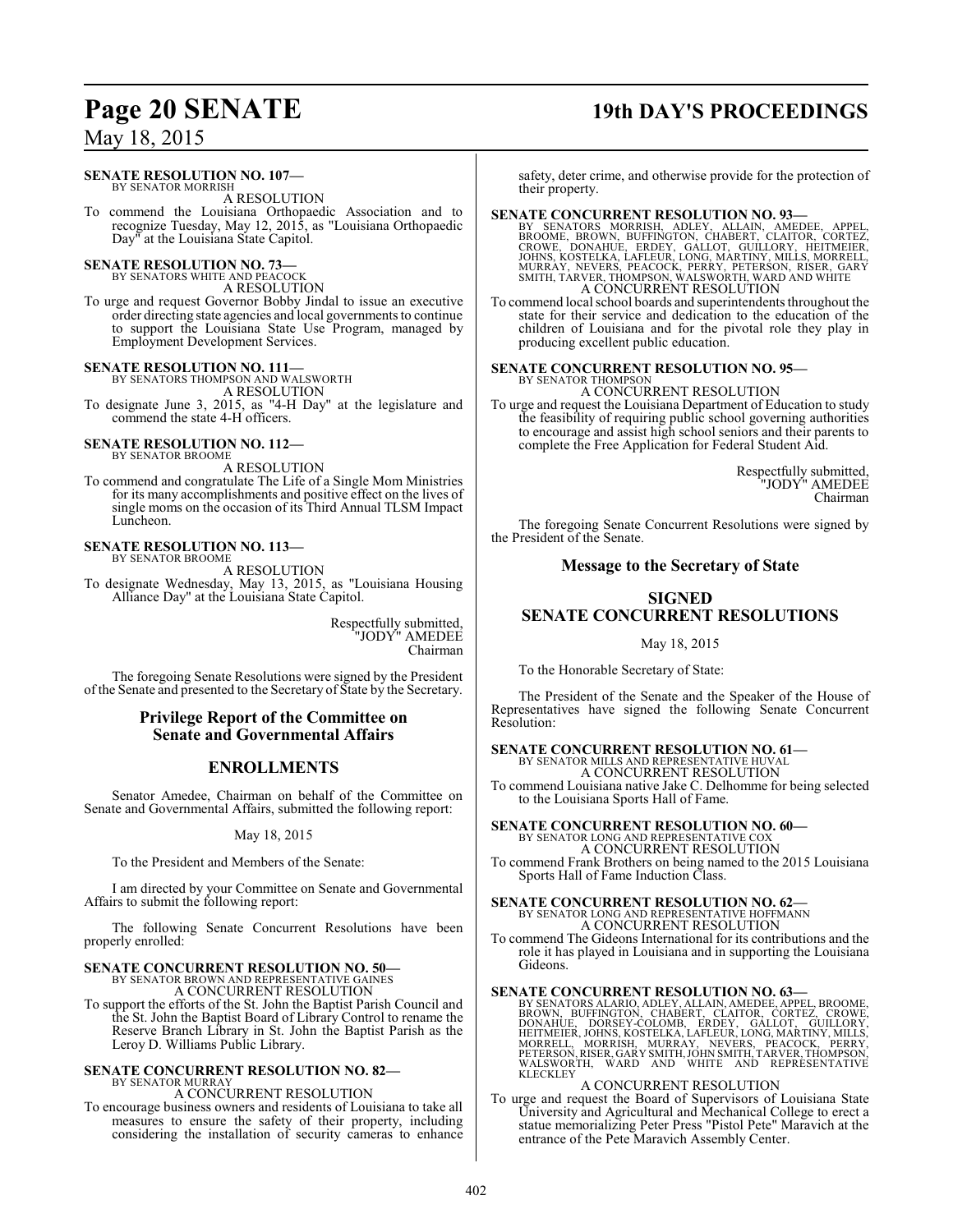# **19th DAY'S PROCEEDINGS Page 21 SENATE**

# May 18, 2015

**SENATE CONCURRENT RESOLUTION NO. 64-**<br>BY SENATORS ALARIO, ADLEY, ALLAIN, AMEDEE, APPEL, BROWNE, BROWN, BUFFINGTON, CHABERT, CLAITOR, CORTEZ, CROWE,<br>DONAHIUE, DORSEY-COLOMB, ERDEY, GALLOT, GUILLORY, MILLORY<br>HEITMEIER, JOHN

To express the sincere and heartfelt condolences of the Legislature of Louisiana upon the passing of the Honorable Charles H. Grisbaum Jr., retired ChiefJudge for the Louisiana Fifth Circuit Court of Appeal and former member of the Louisiana House of Representatives representing District Seventy-nine, and to recognize his paramount contributions to the legal process, to the state, and to his community.

# **SENATE CONCURRENT RESOLUTION NO. 65—** BY SENATORS LONG AND WALSWORTH

A CONCURRENT RESOLUTION To commend Pat Collins on being named to the 2015 Louisiana

Sports Hall of Fame Induction Class.

### **SENATE CONCURRENT RESOLUTION NO. 22—** BY SENATOR BROOME AND REPRESENTATIVE BARROW A CONCURRENT RESOLUTION

To commend the Volunteer Louisiana Commission for its support of national service and volunteerism in Louisiana.

### **SENATE CONCURRENT RESOLUTION NO. 67—** BY SENATOR BROOME AND REPRESENTATIVE BARROW A CONCURRENT RESOLUTION

To declare October 1, 2015, as "World Peace Day" in the state of Louisiana.

### **SENATE CONCURRENT RESOLUTION NO. 70—**

BY SENATOR CLAITOR AND REPRESENTATIVE FOIL A CONCURRENT RESOLUTION

To recognize and acknowledge the efforts of the employees of the Louisiana Department of Public Safety and Corrections, youth services, office of juvenile justice (OJJ).

#### **SENATE CONCURRENT RESOLUTION NO. 71—** BY SENATOR PETERSON AND REPRESENTATIVE MORENO

A CONCURRENT RESOLUTION To express the sincere condolences of the Legislature of Louisiana

upon the death of Arnold "Bud" Pellerin.

# **SENATE CONCURRENT RESOLUTION NO. 33—** BY SENATOR DORSEY-COLOMB

A CONCURRENT RESOLUTION

To commend the Public Administration Institute Student Association (PAISA) at Louisiana State University and to recognize April 13, 2015, as the seventeenth annual PAISA Day at the Louisiana Legislature.

### **SENATE CONCURRENT RESOLUTION NO. 72—** BY SENATOR LONG AND REPRESENTATIVE COX A CONCURRENT RESOLUTION

To commend and congratulate Yvette Girouard on being named to the 2015 Louisiana Sports Hall of Fame Induction Class.

### **SENATE CONCURRENT RESOLUTION NO. 73—**

BY SENATOR LONG AND REPRESENTATIVE COX A CONCURRENT RESOLUTION To commend and congratulate Kevin Troy Faulk on being named to the 2015 Louisiana Sports Hall of Fame Induction Class.

### **SENATE CONCURRENT RESOLUTION NO. 74—** BY SENATOR LONG AND REPRESENTATIVE COX A CONCURRENT RESOLUTION

To commend Otis Washington on being named to the 2015 Louisiana Sports Hall of Fame Induction Class.

### **SENATE CONCURRENT RESOLUTION NO. 75—** BY SENATOR LONG AND REPRESENTATIVE COX A CONCURRENT RESOLUTION

To commend and congratulate Avery Johnson on being named to the 2015 Louisiana Sports Hall of Fame Induction Class.

**SENATE CONCURRENT RESOLUTION NO. 76—**<br>BY SENATORS GARY SMITH AND BROWN AND REPRESENTATIVES<br>GAINES, MILLER AND WILLMOTT A CONCURRENT RESOLUTION

To commend the St. Charles Parish Department of Homeland Security and Emergency Preparedness on being granted full accreditation by the Emergency Management Accreditation Program.

#### **SENATE CONCURRENT RESOLUTION NO. 77—** BY SENATOR BROOME

A CONCURRENT RESOLUTION

To recognize Monday, May 18, 2015, as "Forum 35 Day" at the Louisiana State Capitol and to commend the members of Forum 35.

**SENATE CONCURRENT RESOLUTION NO. 78—**<br>BY SENATORS BUFFINGTON AND PEACOCK AND REPRESENTATIVE<br>BURFORD

#### A CONCURRENT RESOLUTION

To commend the North DeSoto High School Lady Griffins Softball Team, the coaches, the principal, the faculty, the student body and the school community for winning the Class 4-A State Championship in the State Softball Tournament, for their accomplishments, and for representing the DeSoto Parish School System with pride, dignity and sportsmanship above reproach.

### **SENATE CONCURRENT RESOLUTION NO. 84—** BY SENATOR CORTEZ AND REPRESENTATIVE ROBIDEAUX A CONCURRENT RESOLUTION

To commend the students and faculty of the Lafayette Parish School System for their first-overall placement in the Louisiana Governor's Games 23rdAnnualElementaryState Championship Fitness Meet.

#### **SENATE CONCURRENT RESOLUTION NO. 85—** BY SENATOR ALARIO

A CONCURRENT RESOLUTION

To designate May 13, 2015, as "Louisiana Housing Council Day" at the Legislature of Louisiana and commend the organization for its accomplishments.

#### **SENATE CONCURRENT RESOLUTION NO. 86—** BY SENATOR MORRISH AND REPRESENTATIVE HENSGENS

A CONCURRENT RESOLUTION

To commend the Hackberry High School softball team for winning the 2015 Class C State Championship for the fifth consecutive year.

**SENATE CONCURRENT RESOLUTION NO. 87—**<br>BY SENATORS JOHNS AND MORRISH AND REPRESENTATIVES<br>DANAHAY, GEYMANN AND KLECKLEY A CONCURRENT RESOLUTION

To express the sincere condolences of the Legislature of Louisiana upon the death of James Leo McGough Sr. of Lake Charles, Louisiana.